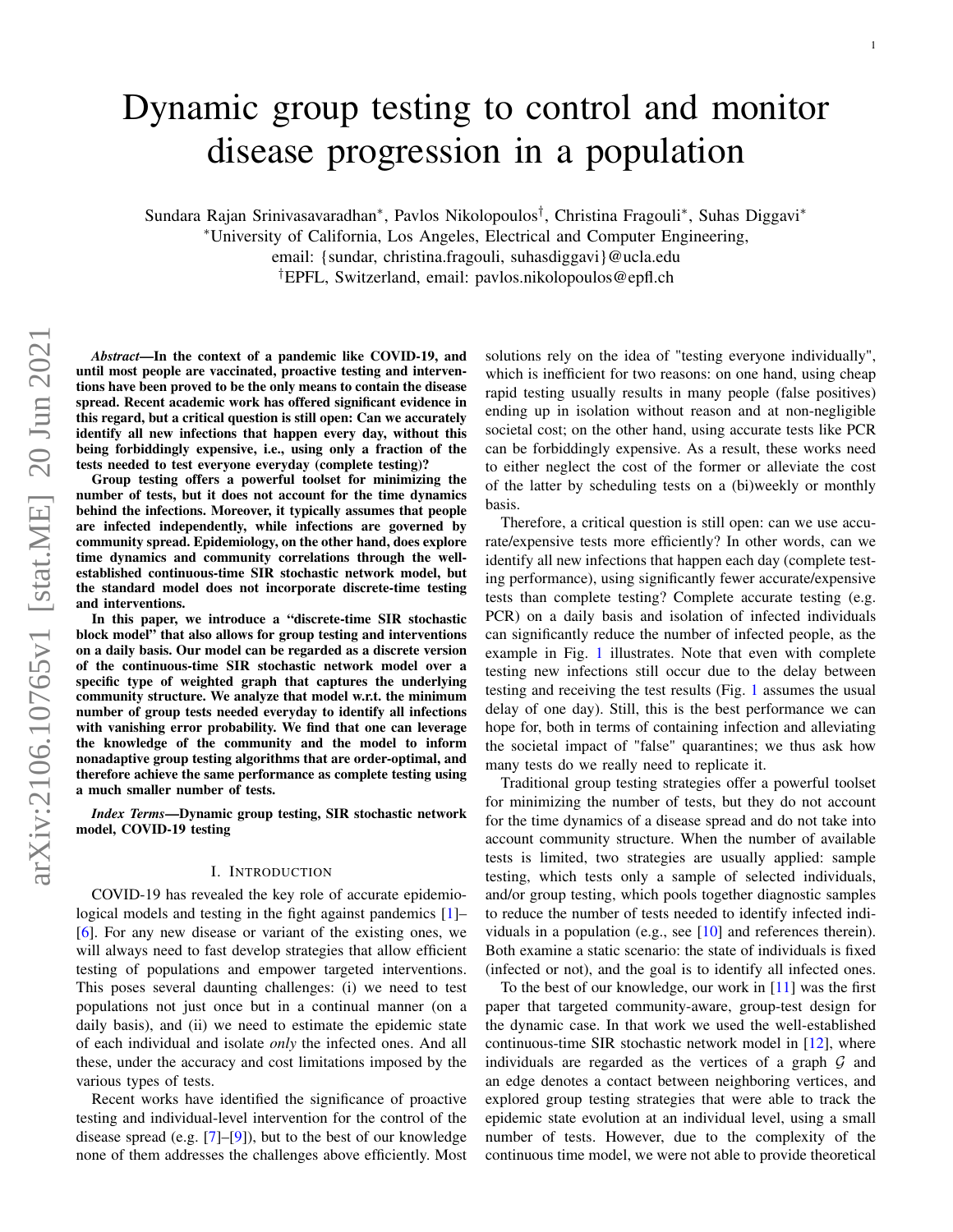guarantees for the minimum number of tests, and although we did consider testing delays, we left interventions for future work.

In this paper, we allow interventions, we use discrete-time SIR models for disease spread and we derive theoretical guarantees. Discrete time models fit more naturally with testing and intervention (which happen at discrete time-intervals), and are more amenable to analysis enabling methods to derive guarantees on the number of tests needed to achieve closeto-complete-testing accuracy. In this paper we use a model called the "discrete-time SIR stochastic block model," which can be considered as a discrete version of the continuoustime SIR stochastic network model over a specific type of weighted graph. The graph used captures knowledge of an underlying community structure, as discussed in Section [III.](#page-2-0) In Appendix [A,](#page-10-0) we compare the continuous-time model from [\[12\]](#page-9-6) with the discrete-time model introduced in our work and justify the use of our discrete-time model. We also note that our results are applicable to a larger set of SIR models, as discussed in Section [IV-C.](#page-7-0)

Our main conclusion is that we can leverage the knowledge of the community and the dynamic model to inform group testing algorithms that are order-optimal and use a much smaller number of tests than complete testing to achieve the same performance. We arrive at this conclusion building on the following contributions.

We first argue that for discrete-time SIR models, given test results that identify the infection state the previous day, the problem of identifying the new infections each day reduces to static-case group testing with independent (but not identical) priors. So, existing nonadaptive algorithms such as CCA and/or random testing [\[13\]](#page-9-7) can be reused. Figure [2](#page-2-1) illustrates the sequence of events taking place on each day  $t$ .

We then derive a new lower bound (Theorem [2\)](#page-6-0) for the number of tests needed in the case of independent (but not identical) priors. The main benefit of the new bound is not on "improving" upon the well-known entropy lower bound (stated as Lemma [1\)](#page-3-0), but having a form that allows to prove order-optimality of group testing algorithms. In particular, we can prove that under mild assumptions existing nonadaptive algorithms are order-optimal in the static case (Corollary [2\)](#page-7-1). This, in our opinion, is an interesting result on its own, since non-identical priors static group testing remains a relatively unexplored field compared to i.i.d. probabilistic group testing.

Finally, we derive conditions on the discrete-time SIR stochastic block model parameters under which order-optimal group test designs for the static case are also optimal for the dynamic case (Theorem [3\)](#page-7-2). Simulation results show that indeed under these conditions we can achieve the performance of complete individual testing using a much smaller (close to the entropy lower bound) number of tests; for example, over a period of 50 days, group testing needs an average of around 100 tests per day for a population of 1000 individuals. Our simulations use existing non-adaptive test designs - we do not derive new code designs as the existing ones are sufficient. However, we do use marginal probabilities derived daily from the SIR model to inform the group design: that is, the group tests we use vary from day to day, and their design leverages

<span id="page-1-0"></span>

Fig. 1: Discrete-time SIR stochastic block model simulated on a population of 1000 individuals. Notice that without any testing or intervention a large fraction of the population gets infected. With *complete testing* (individually testing everyone everyday) and intervention (isolating individuals who are identified as infected) we can flatten the curve to a large extent. We assume that test results are only available the next day; if the test results were instantaneous we can identify all infections on the first day and isolate them and there would be no subsequent new infections.

the knowledge of the underlying system dynamics that depend on the community structure, as well as the previous day test results.

The rest of the paper is organized as follows: Section [II](#page-1-1) discusses related work; Section [III](#page-2-0) provides our setup and background; Sec [IV](#page-4-0) contains our main results; Section [V](#page-8-0) provides numerical evaluation and concludes the paper.

### II. RELATED WORK

<span id="page-1-1"></span>As stated in our introduction, our work shares similar goals with our prior work in  $[11]$ , where we considered the well established continuous-time SIR stochastic network model (see  $[12]$ ) and focused on how many tests to use and whom to test in order to track the infected individuals in the population. That work also explored how well one can learn the infected individuals given delayed test results, but gave no theoretical guarantees on the methods and did not consider intervention. Our discrete-time model for disease spread in this work, however, is more amenable to analysis and illustrates better the usefulness of group testing, being at the same time useful for practical reasons (more about this in Section [III\)](#page-2-0). We further note that our results are applicable to a more general set of SIR models as discussed in Section [IV-C,](#page-7-0) remark 2.

Our model is closely related to the independent cascade model (see for example [\[14\]](#page-9-8) and references therein), studied in the context of influence maximization in social networks, where we can interpret influence/rumor propagation as infections in our context. A crucial difference of our model from this is that our model allows multiple opportunities of infections over time whereas the independent cascade model only allows one opportunity to "infect". Therefore, as is noted, in our model the infectious individuals remain infectious until recovered or isolated.

The work in [\[15\]](#page-9-9) considers a discrete stochastic model for the progression of COVID-19 based on contact networks and leverages the model dynamics to inform a group test decoder;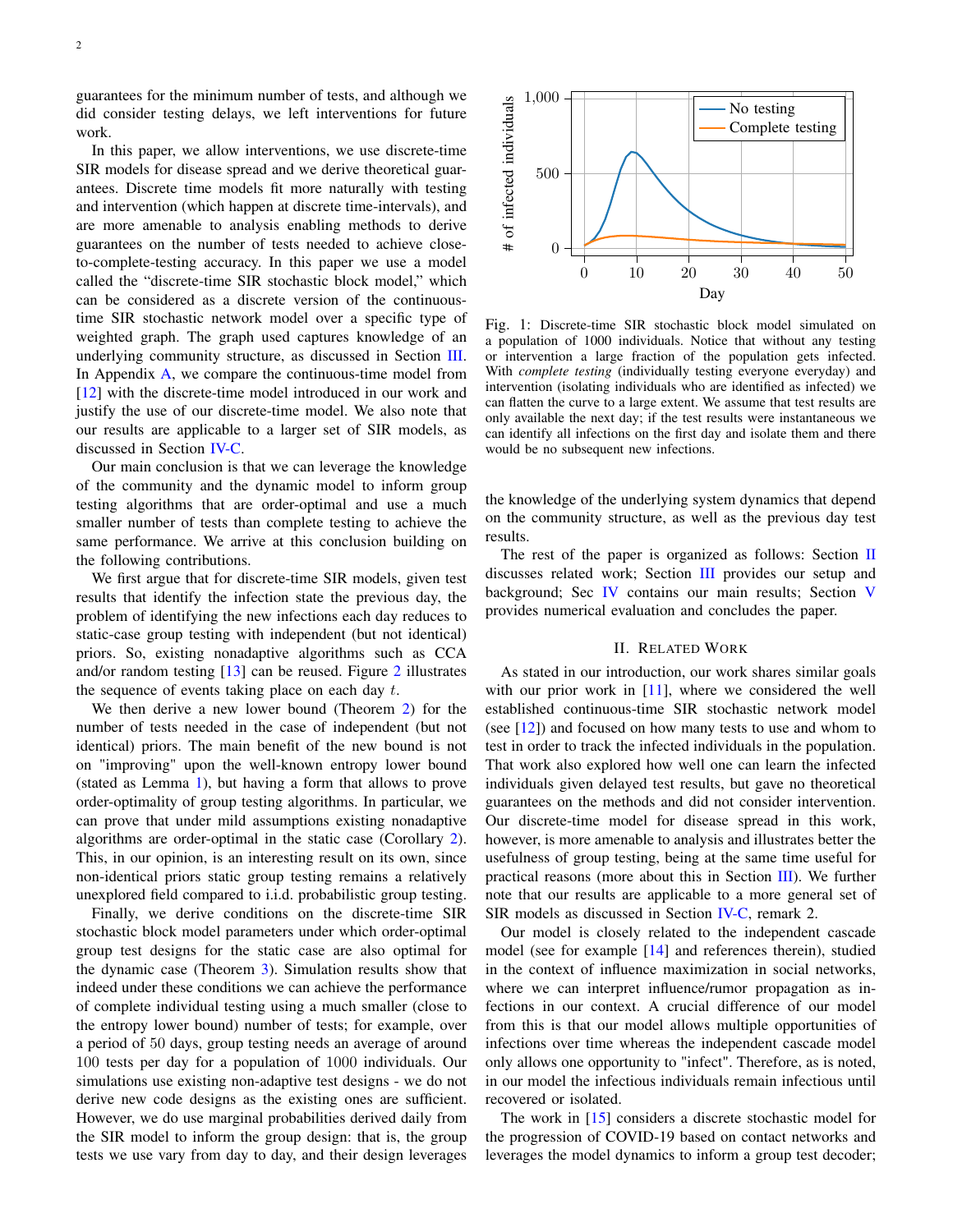<span id="page-2-1"></span>

Fig. 2: The dynamic testing problem with daily interventions. How many tests are needed to achieve complete testing performance everyday, given that test results become available after a day's delay.

however their scope is different, as they test infrequently and thus infections are highly correlated, do not consider interventions, do not look for optimal group test designs, and do not provide theoretical guarantees on the number of tests needed.

Since we use the main principles of the SIR model our work is closely related to epidemic modeling. Works in epidemiology discuss the implications of testing and intervention for COVID-19 employing stochastic network models (see [\[8\]](#page-9-10), [\[9\]](#page-9-3) and references therein) but do not consider test designs that exploit the knowledge of the underlying dynamical system. Works in control theory (see [\[16\]](#page-9-11) and references therein) consider deterministic SIR compartment models (at the population level) and focus on intervention schemes. Here we are interested in both testing and intervention and use an individual-level SIR model.

Our work can be positioned in the general context of community-aware group testing where infected are not independent, and correlations follow from the community structure. Our work in [\[17\]](#page-9-12), [\[18\]](#page-9-13) demonstrated that using a known community structure to design group testing strategies and decoding, can significantly extend the advantages of group testing by utilizing these structural dependencies. Concurrently, the works in [\[15\]](#page-9-9), [\[19\]](#page-9-14) proposed decoding algorithms that take the community structure into account. Following up on these works in the static case (without temporal dynamics), there have been other recent works with similar goals [\[20\]](#page-9-15)– [\[22\]](#page-9-16). Our work also leverages a known community structure that informs the system dynamics as well as the group test designs.

Further related to static group testing is the work on graphconstrained group testing (see for example [\[23\]](#page-9-17), [\[24\]](#page-9-18)), which solves the problem of how to design group tests when there are constraints on which samples can be pooled together, provided in the form of a graph. In our case, no such constraints exist and individuals can be pooled together into tests freely.

#### <span id="page-2-0"></span>III. PRELIMINARIES AND PROBLEM FORMULATION

In this section we formalize our setup. Since our work for the dynamic case builds upon existing ones from static group testing, we first review some major results in that area that we also reuse in our paper (Section [III-A\)](#page-2-2). We then provide our model (Section [III-C\)](#page-4-1) and problem formulation (Section [III-C\)](#page-4-1).

#### <span id="page-2-2"></span>*A. Preliminary: review of results from static group testing*

Traditional group testing typically assumes a population of  $N$  individuals out of which some are infected. Three infection models are typically considered: (i) in the *combinatorial priors model*, a fixed number of infected individuals k, are selected uniformly at random among all sets of size k; (ii) in *i.i.d probabilistic priors model*, each individual is i.i.d infected with probability p; (iii) in the *non-identical probabilistic priors model*, each item i is infected independently of all others with prior probability  $p_i$ , so that the expected number of infected members is  $\bar{k} = \sum_{i=1}^{N} p_i$  [\[13\]](#page-9-7). In this paper we mostly use results that apply to the last case.

A group test  $\tau$  takes as input samples from  $n_{\tau}$  individuals, pools them together and outputs a single value: positive if any one of the samples is infected, and negative if none is infected. More precisely, let  $U_i = 1$  when individual i is infected and 0 otherwise. Then the group testing output  $y_\tau$  takes a binary value calculated as  $y_{\tau} = \bigvee_{i \in \mathcal{D}_{\tau}} U_i^1$  $y_{\tau} = \bigvee_{i \in \mathcal{D}_{\tau}} U_i^1$ , where  $\bigvee$  stands for the OR operator (disjunction) and  $\mathcal{D}_{\tau}$  is the group of people participating in the test.

The usual goal in static group testing is to design a testing algorithm that is able to identify all infection statuses  $U = (U_1, \ldots, U_N)$ . These algorithms can be adaptive or non-adaptive. Adaptive testing uses the outcome of previous tests to decide what tests to perform next. An example of adaptive testing is *binary splitting*, which implements a form of binary search. Non-adaptive testing constructs, in advance, a *test matrix*  $G \in \{0,1\}^{T \times N}$  where each row corresponds to one test, each column to one member, and the non-zero elements determine the set  $\mathcal{D}_{\tau}$ . Although adaptive testing uses less tests than non-adaptive, non-adaptive testing is often more practical as all tests can be executed in parallel.

The main challenge in static group testing is the number of group tests  $T = T(N)$  needed to identify the infected members without error or with high probability. In the following, we present some well established results that we reuse in our work (hereafter we use typical asymptotic notations; i.e.,  $f(n) = O(g(n), f(n) = \Omega(g(n)),$  or  $f(n) = \Theta(g(n))$ respectively means that a  $f(n) \le cg(n)$ ,  $f(n) \ge cg(n)$ ,

<sup>&</sup>lt;sup>1</sup>We assume that the tests are noiseless here, for simplicity. The group testing literature also extensively studies the case when the testing output is noisy.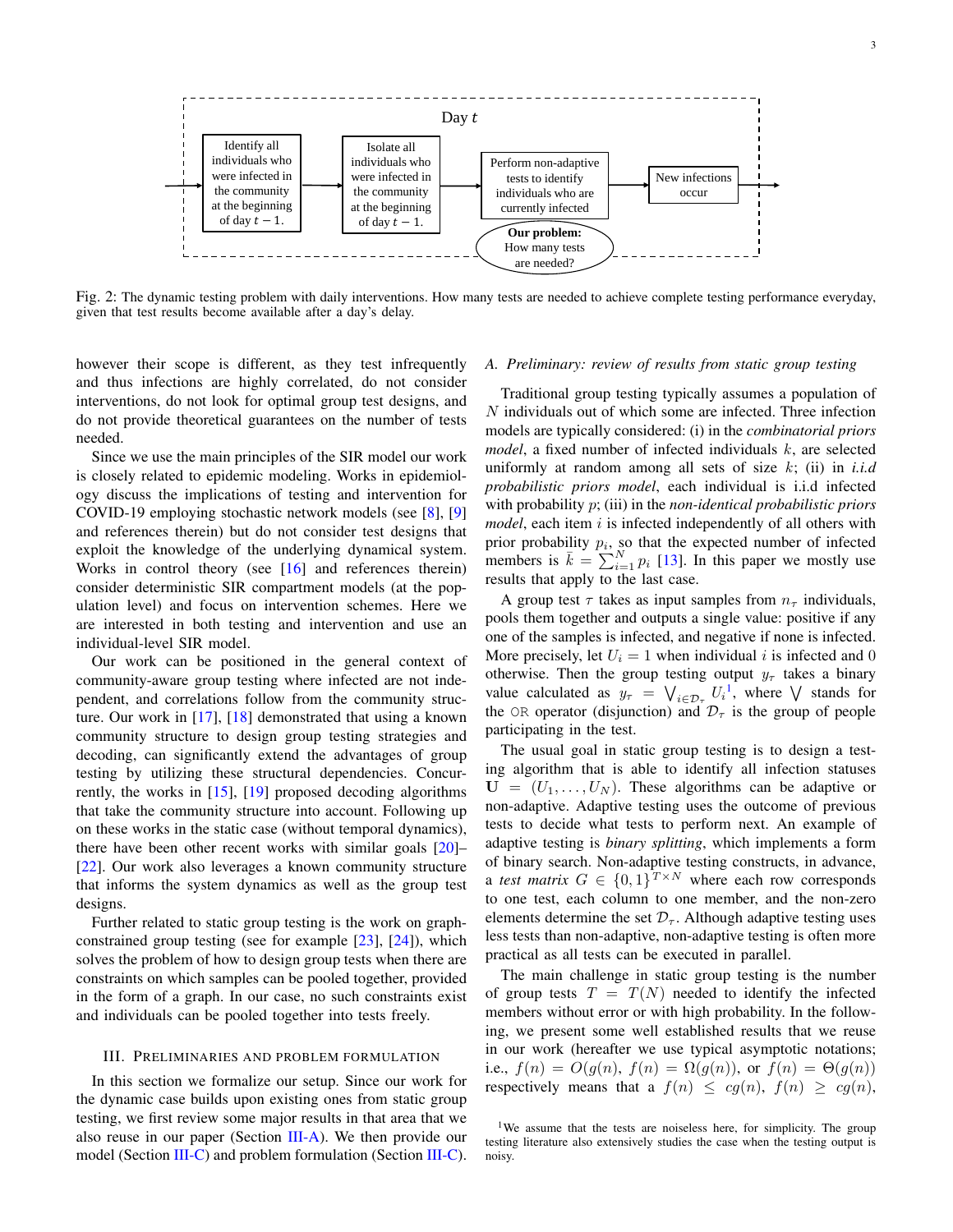$c_1g(n) \le f(n) \le c_2g(n)$  asymptotically, where c,  $c_1$ ,  $c_2$  are universal constants):

• For the probabilistic model (ii), any non-adaptive algorithm with a success probability bounded away from zero as  $N \to \infty$  must have  $T = \Omega \left( \min \{ \bar{k} \log N, N \} \right)$  [\[25,](#page-9-19) Theorem 1], [\[26\]](#page-9-20). This means that either any non-adaptive group testing with a number of tests  $O(\bar{k} \log N)$  is order optimal, or individual testing is order optimal<sup>[2](#page-0-0)</sup>. In particular, random test designs, such as i.i.d. Bernoulli [\[28\]](#page-10-1)–[\[30\]](#page-10-2) and near-constant tests-per-item [\[31\]](#page-10-3), [\[32\]](#page-10-4) have been proved to be order-optimal in a sparse regime where  $k = \Theta(N^{\alpha})$  and  $\alpha \in (0, 1)$ . In fact, in the same regime, [\[26\]](#page-9-20) has provided the precise constants for optimal non-adaptive group testing. Conversely, classic individual testing has been proved to be optimal in the linear ( $\bar{k} = \Theta(N)$ ) [\[33\]](#page-10-5) and the mildy sublinear regime  $(\bar{k} = \omega(\frac{N}{\log N}))$  [\[25\]](#page-9-19).

• For the probabilistic model (iii), a lower bound for the number of tests needed is given by the entropy, stated below:

<span id="page-3-0"></span>Lemma 1 (Entropy lower bound). *Consider the non-identical probabilistic priors model of static group testing, where each individual*  $i \in [N]$  *is infected independently with probability* pi *. The number of tests* T *needed by a non-adaptive algorithm to identify the infection status of all individuals with a vanishing probability of error satisfies*

$$
T \geq \sum_{i=1}^{N} h_2(p_i),
$$

*where*  $h_2(\cdot)$  *is the binary entropy function.* 

See Appendix A in  $[13]$  for a proof. On the algorithmic side, two known algorithms are: the adaptive laminar algorithms that need at most  $2\sum_{i=1}^{N}h_{2}(p_{i})+2\bar{k}$  tests on average, and the "Coupon collector" nonadaptive algorithm (CCA) that needs at most  $T \le 4e(1+\delta)\overline{k} \ln N$  test to achieve an error probability no larger than  $2N^{-\delta}$  whenever  $p_i \leq 1/2$  [\[13\]](#page-9-7), [\[34\]](#page-10-6).

Distinction from traditional group testing. In this paper, we focus on probabilistic infections and non-adaptive test designs, but we differ from traditional group testing in two ways:

(a) Traditional group testing examines a static scenario, where the state of individuals is fixed (infected or not); we are instead interested in a dynamic scenario, where the state of an individual may change, even during the test period. This is particularly true since test results may not be available instantaneously but instead with a delay (e.g. after one day). (b) The infection probabilities  $p_i$  are not independent; instead, they are correlated where the correlation is induced by the underlying community structure and dynamic infection spread model we consider (for instance, two individuals who live in the same household are more likely to be both infected or not). This implies that  $U_i$  and  $U_j$  are not independent, as is the assumption in traditional group testing.

## <span id="page-3-1"></span>*B. Discrete-time SIR stochastic block model*

We now describe our infection model via the discretetime SIR stochastic block model with parameters  $(N, C, q_1, q_2, p_{\text{init}})$ . Consider a population of size N that is partitioned into multiple communities of size  $C$ . For simplicity we assume that  $N/c$  is an integer. On any day  $t \in \mathbb{N}$ , each individual can be in one of three states: Susceptible  $(S)$ , Infected (*I*) or Recovered (*R*). Let  $X_i^{(t)} \in \{S, I, R\}$  denote the state of individual  $i$  on day  $t$ , and define the state of the system as  $\mathbf{X}^{(t)} \triangleq (X_1^{(t)}, X_2^{(t)}, ..., X_N^{(t)})$ . A small number of individuals are initially infected, and all new infections occur during "transmissible contacts" between infected and susceptible individuals. Recoveries occur independent of infections.

More precisely, on day  $t = 0$ , every individual is i.i.d infected with probability  $p_{init}$ . The following steps repeat everyday starting at  $t = 1$ :

- An infected individual in some community infects a susceptible one from the same community w.p.  $q_1$ , independently of the other infected individuals of the community.
- An infected individual in some community infects a susceptible one from another community w.p.  $q_2$ , independently from all other infected individuals.
- An infected individual recovers independently from all other individuals w.p.  $r$ .

The discrete-time SIR stochastic block model can be envisioned as a discrete version of the well-established continuoustime SIR stochastic network model [\[12\]](#page-9-6) on the corresponding weighted graph. It inherits the main properties from the latter; for example, infections are transmitted only from an infected to a susceptible individual and both infections and recoveries are stochastic. The main difference is that in the continuoustime one, the infections and the recoveries happen according to continuous-time Markovian process with transmissibility rate β and recovery rate  $\gamma$ , which means that the time until a new state transition ( $S \to \mathcal{I}$  or  $\mathcal{I} \to \mathcal{R}$ ) is exponentially distributed (with mean  $\beta$  or  $\gamma$  respectively). Indeed this makes the event that an individual got infected and subsequently recovered within a single day possible in the continuous-time model, whereas this is impossible in our discrete-time model.

Learning the intra-community and inter-community structure to model infection transmissions is, we believe, also practically feasible. Close contact "community" data is often readily available; for example students in each classroom in a school could form a community, and so could workers in the same office space. We also note that community-level network models alleviate some of the privacy concerns associated with using contact tracing data which tracks the exact pairs of individuals who come in contact with each other on a daily basis.

A useful remark about our model is that the state of an individual  $X_i^{(t)} \in \{S, \mathcal{I}, \mathcal{R}\}\$ is different from the infection state  $U_i^{(t)} \in \{0, 1\}$ , where 1 (resp. 0) corresponds to the "infected" (resp. "not infected"). Indeed  $U_i^{(t)} = 1$  iff  $X_i^{(t)} = \mathcal{I}$ . This difference is important in our context, because our tests do not distinguish between susceptible and recovered individuals. In the remainder of the paper,  $X_i^{(t)}$  will be called the "SIR

<sup>2</sup>The achievability and converse results provided here are usually proved for combinatorial model (i) (a summary can be found in [\[27\]](#page-10-7)), but they are directly applicable to model (ii) by considering  $p = k/N$  (see Theorem 1.7) and Theorem 1.8 in [\[10\]](#page-9-4) or [\[25\]](#page-9-19)).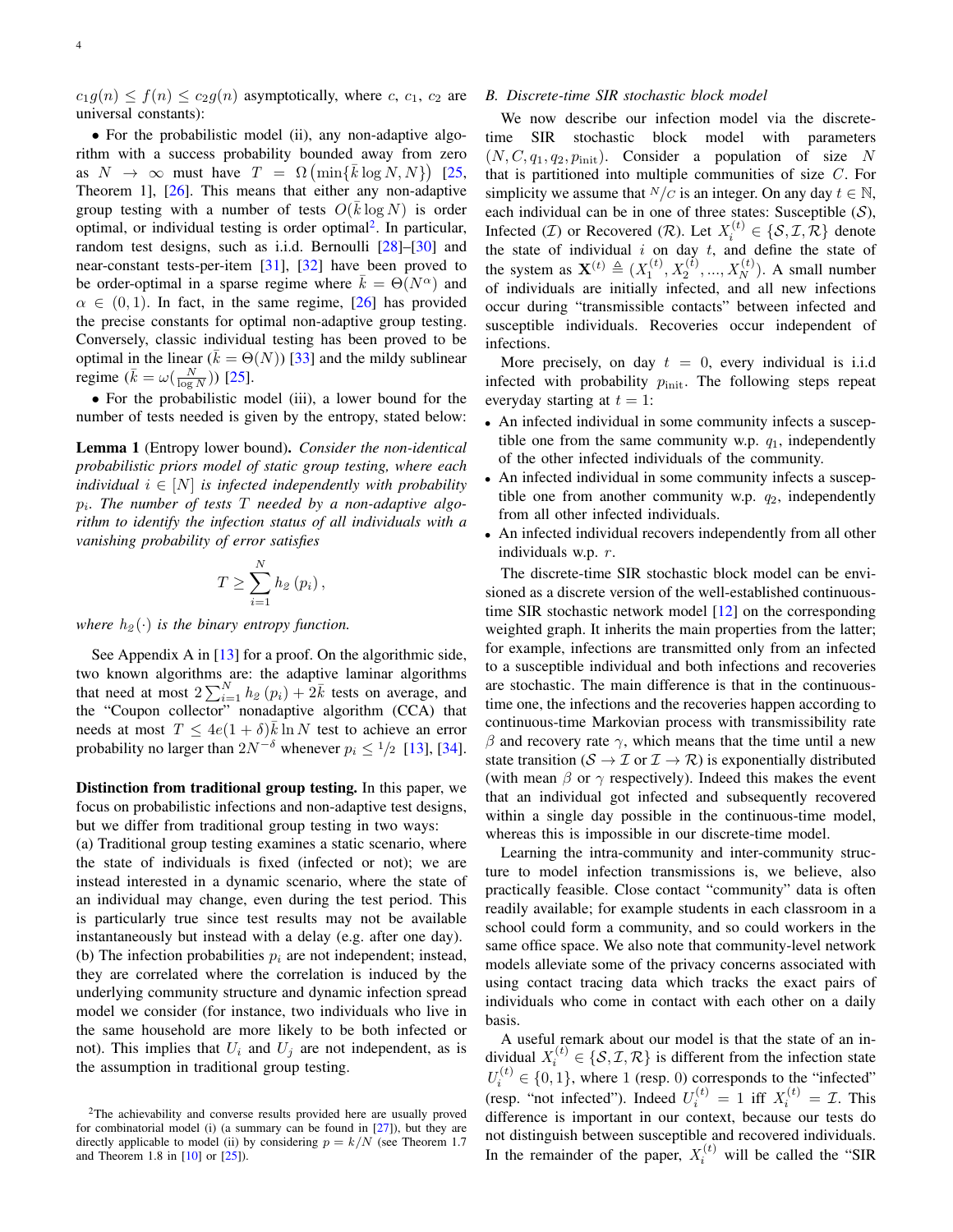state" of individual *i*, while  $U_i^{(t)}$  will be *i*'s "infection status." As a result, whether a individual is infected or not changes with the day, and thus we now consider a random variable  $U_i^{(t)}$  associated with each individual that describes whether it is infected on day  $t$  ( $t \in N$ ).

#### <span id="page-4-1"></span>*C. The dynamic testing problem formulation*

As can be seen from Fig. [1,](#page-1-0) testing everyone, everyday, and isolating infected individuals helps drastically reduce the number of infections that happen on a given day. We assume that the results of a test administered on a particular day are available only the next day (as usually is the case with classic PCR testing for SARS-COV-2). We also isolate only the individuals who test positive, and we do so as soon as the test results are available. Moreover, we bring back the isolated individual into the population only when they are completely recovered. Note that in the SIR model, recovered individuals cannot get infected and play no role in transmitting the infection. Therefore, without loss of generality, we could assume that isolated individuals remain isolated for the rest of the testing period.

Given these assumptions, the question we ask is if complete testing is necessary to identify all new infections everyday, or if we can achieve the same performance as complete testing with significantly fewer number of tests. In particular, how many non-adaptive group tests are necessary and sufficient to identify all new infections (with a vanishing error probability) on each day? Our problem formulation is depicted in Fig. [2.](#page-2-1) To aid a precise mathematical formulation for the problem, we first introduce some notation.

- $I_j^{(t)}$ : number of new infections in community j that occurred on day  $t$ . Note that in the set-up of Fig. [2,](#page-2-1) this number is also equal to the number of infected individuals remaining in community  $j$  after intervention has been decided for day  $t+1$ . The new infections which happened on day t will only be identified by the tests administered on day  $t + 1$ , whose results are available only on day  $t + 2$ .
- $p_j^{(t)}$ : the probability of an individual in community j who was susceptible at the end of day  $t - 1$  getting infected on day t. Note that this is same for every such individual in community  $i$ , by symmetry of the model. Moreover, we can calculate this probability as

$$
p_j^{(t)} = 1 - \mathbb{P}(\text{individual is not infected on day } t)
$$
  
=  $1 - (1 - q_1)^{I_j^{(t-1)}} (1 - q_2)^{\sum_{j' \neq j} I_{j'}^{(t-1)}}$ .

Reduction to static group testing with non-identical prob**abilistic priors.** Note that given  $I_j^{(t-1)}$   $\forall j$ , an individual belonging to community j is infected *independently* of every other individual with probability  $p_j^{(t)}$  on day t. Thus, conditioned on the infection status of all individuals on day  $t - 1$ , the infections which happen on day  $t$  are independent (but not identically distributed). Now in our dynamic testing problem set-up, on day t we perfectly learn the infection statuses of all non-isolated individuals at the time of testing on the previous day  $t-1$ . Given this information, we can exactly calculate the  $p_j^{(t-1)}$  ∀j (see Fig. [3\)](#page-5-0), i.e. the probability that each susceptible

individual in community  $j$  was later infected because of the non-isolated infected individuals.

So, given accurate test results, the dynamic testing problem is transformed daily to the problem of static group testing with non identical probabilistic priors (model (iii) in Section [III-A\)](#page-2-2). Therefore, the precise question we are after is the following: given that each individual in community  $j$  is infected with probability  $p_j^{(t)}$  independently of every other individual, how many tests are necessary and sufficient to learn the infection status with a vanishing probability of error? We answer this question in the next section.

#### IV. MAIN RESULTS

<span id="page-4-0"></span>In this section, we prove our main theoretical results. For brevity, we will use the terms "i.i.d. priors" and "nonidentical priors" to refer to i.i.d probabilistic priors model (ii) and non identical probabilistic priors model (iii) from Section [III-A,](#page-2-2) respectively. The contents of this section are ordered as follows:

- First, we provide a new lower bound on the number of tests required for the problem of static group testing with non i.i.d probabilistic priors (Theorem [2\)](#page-6-0). To prove Theorem [2,](#page-6-0) we use two intermediate results: (a) we show that any test design that "works" for a given prior probabilities of infection  $(p_1, p_2, ..., p_N)$  also works for the *reduced* prior probabilities  $(p'_1, p'_2, ..., p'_N)$  where  $p'_i \leq p_i \leq 0.5 \forall i$ . In words, we essentially prove that group testing is easier when the infections are sparser (Theorem [1\)](#page-6-1); and (b) we show the following interesting property of the optimal decoder (Lemma [3\)](#page-5-1) – if the optimal decoder correctly infers all the infection statuses when a set  $D$  is the set of infected individuals, then it will also correctly infer all the infection statuses when  $\mathcal{D}' \subset \mathcal{D}$  is the set of infected individuals.
- Second, we use simple asymptotic arguments to show that some existing group testing strategies (such as CCA [\[13\]](#page-9-7) for non-identical priors and random testing for i.i.d priors) are order-optimal for non-identical priors (Corollary [2\)](#page-7-1), when  $p_{\text{max}} = O(p_{\text{min}})$ , where  $p_{\text{max}}$  is the maximum entry in  $(p_1, p_2, ..., p_N)$  and  $p_{\text{min}}$  is the minimum entry. The order  $O(\cdot)$  is order with respect to the size of the population N.
- Finally, in Theorem [3,](#page-7-2) we bridge the gap between our dynamic testing problem formulation and the above static testing problem by showing that if  $q_1 = O(q_2)$ ,  $p_{init} \le 0.5$ and if  $q_1 \leq \frac{1-1/\sqrt{2}}{C}$ by showing that if  $q_1$ <br> $\frac{1/\sqrt{2}}{C}$  and  $q_2 \leq \frac{1-1/\sqrt{2}}{N}$  $\frac{1/\sqrt{2}}{N}$ , then the above two conditions on the prior vector are satisfied everyday in the discrete-time SIR stochastic block model parameterized by  $(N, C, p_{\text{init}}, q_1, q_2)$ . As a result the existing group testing strategies discussed above are order-optimal even for the dynamic testing problem formulation considered, provided that we use a sufficient number of tests each day to identify all new infections for that day.

### *A. Results on static group testing with non i.i.d priors*

We first consider the problem of static group testing, in which a person is infected independently with a known prior probability  $p_i$ . Denote by  $\mathbf{p} = (p_1, p_2, ..., p_N)$  the prior vector which collects the prior probabilities of infection of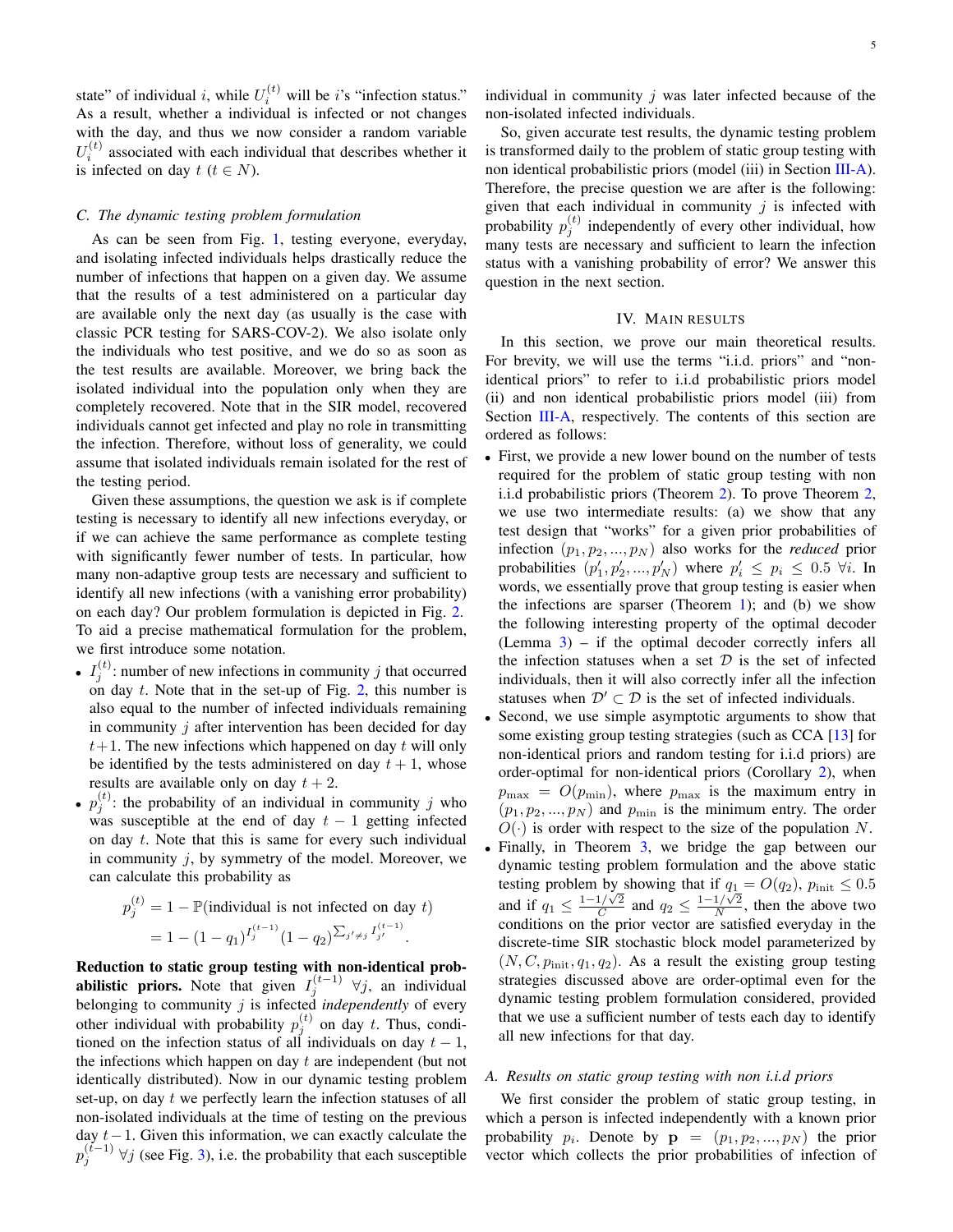<span id="page-5-0"></span>

Fig. 3: From dynamic to static testing: on day  $t$  we perfectly learn the states of all non-isolated individuals at the time of testing on the previous day  $t-1$ . Given this information, we know that each susceptible individual in community j is later infected with probability  $p_j^{(t-1)}$ independent of every other individual. How many tests are needed to attain a vanishing probability of error on this non-identical static group testing problem?

all individuals. We first define some notation specific to this subsection:

- $G$ : test matrix
- $D$ : set of defectives or infections
- $U = (U_1, U_2, ..., U_N)$ : infection status configuration, i.e., individual i is infected if and only if  $U_i = 1$ .
- $U(\mathcal{D}) \triangleq (U_1, ..., U_N)$  where  $U_i = 1$  iff  $i \in \mathcal{D}$ . Basically represents the vector notation for the set of infections given by  $D$ . Note that there is a one-one correspondence between  $D$  and  $U(D)$ . We will use these two notations interchangeably based on convenience.
- $G(U)$  represents the test results corresponding to the given test design and infection status configuration.
- For a fixed number of tests  $T$ , define a decoding function  $R: \{0,1\}^{[T]} \rightarrow \{0,1\}^{[N]}$  which estimates the infection statuses from the test results.
- A defective set  $\mathcal D$  "explains" test results y iff  $G(U(\mathcal D)) = v$ .
- $\mathbb{P}(\mathbf{U}; \mathbf{p})$  denotes the probability of the infection status configuration under priors p, i.e.

$$
\mathbb{P}(\mathbf{U}; \mathbf{p}) = \prod_{i=1}^{N} p_i^{U_i} (1 - p_i)^{1 - U_i}.
$$

• Probability of error for a test matrix, decoder pair under given priors

$$
\mathbb{P}_{err}(G, R; \mathbf{p}) \triangleq \mathop{\mathbb{E}}_{\mathbf{U} \sim \mathbf{p}} \mathbbm{1}\{R(G(\mathbf{U})) \neq \mathbf{U}\}
$$
  
= 
$$
\sum_{\mathbf{u} \in \{0,1\}^N} \mathbb{P}(\mathbf{U} = \mathbf{u}; \mathbf{p}) \mathbbm{1}\{R(G(\mathbf{u})) \neq \mathbf{u}\}.
$$

Definition 1 (MAP decoder). *For fixed priors* p *and testing matrix* G *with number of tests* T*, we define the corresponding MAP decoder as*  $R_{map}(\,\cdot\,;G,\mathbf{p}): \{0,1\}^T \to \{0,1\}^N$ , where

$$
R_{map}(\mathbf{y}; G, \mathbf{p}) = \underset{\mathbf{U}: G(\mathbf{U}) = \mathbf{y}}{\arg \max} \mathbb{P}(\mathbf{U}; \mathbf{p}).
$$

*In case of ties, the MAP decoder will select the solution which comes the earliest lexicographically.*

In words, the MAP decoder chooses the most likely configuration which explains the test results. We next show that the MAP decoder is the optimal decoder for a fixed  $G$  and  $p$ , i.e., the MAP decoder minimizes the probability of error amongst all decoders for any  $G$ , p.

Remark. Though the MAP decoder is optimal, it is unclear if the optimization problem corresponding to the MAP decoder can be solved efficiently. However, many heuristics such as belief propagation (see for example [\[17\]](#page-9-12)) and random sampling methods exist which approximate well the MAP decoder. That said, in this work we use the MAP decoder only as a tool for theoretical analysis of the error probability.

<span id="page-5-2"></span>Lemma 2 (Optimality of MAP decoder). *For given test matrix* G *and priors* p*, the corresponding MAP decoder minimizes the probability of error for the test matrix under the given priors, i.e.,*

 $\mathbb{P}_{err}(G, R_{map}(\ \cdot \ ; G, \mathbf{p}); \mathbf{p}) \leq \mathbb{P}_{err}(G, R; \mathbf{p}) \ \forall R.$ 

We give the proof of Lemma [2](#page-5-2) to Appendix [B.](#page-10-8)

Given the optimality of the MAP decoder, we will denote by  $\mathbb{P}_{err}^*(G, \mathbf{p}) \triangleq \mathbb{P}_{err}(G, R_{map}(\ \cdot \ ; G, \mathbf{p}); \mathbf{p}),$  the optimal probability of error corresponding to a given test design and priors.

We next prove a property of the MAP decoder, and this property will be used in the proof of our main result that follows. The following Lemma says that it is easier for the MAP decoder to identify a sparser defective set.

<span id="page-5-1"></span>Lemma 3. *Consider a test matrix* G *and priors* p*. Suppose the corresponding MAP decoder is erroneous when identifying the defective set* D*. Then the MAP decoder is also erroneous for the set of defectives is*  $D \cup \{j\}$  *with*  $p_j \leq 0.5$ *, i.e.,* 

 $\mathbb{1}\left\{R_{map}\left(G(\mathbf{U}(\mathcal{D}\cup\{j\}));G,\mathbf{p}\right)\neq \mathbf{U}(\mathcal{D}\cup\{j\})\right\}$  $\geq \mathbb{1} \left\{ R_{map}(G(\mathbf{U}(\mathcal{D})); G, \mathbf{p}) \neq \mathbf{U}(\mathcal{D}) \right\}.$ 

For the proof of Lemma [3,](#page-5-1) we refer the reader to Appendix [C.](#page-11-0)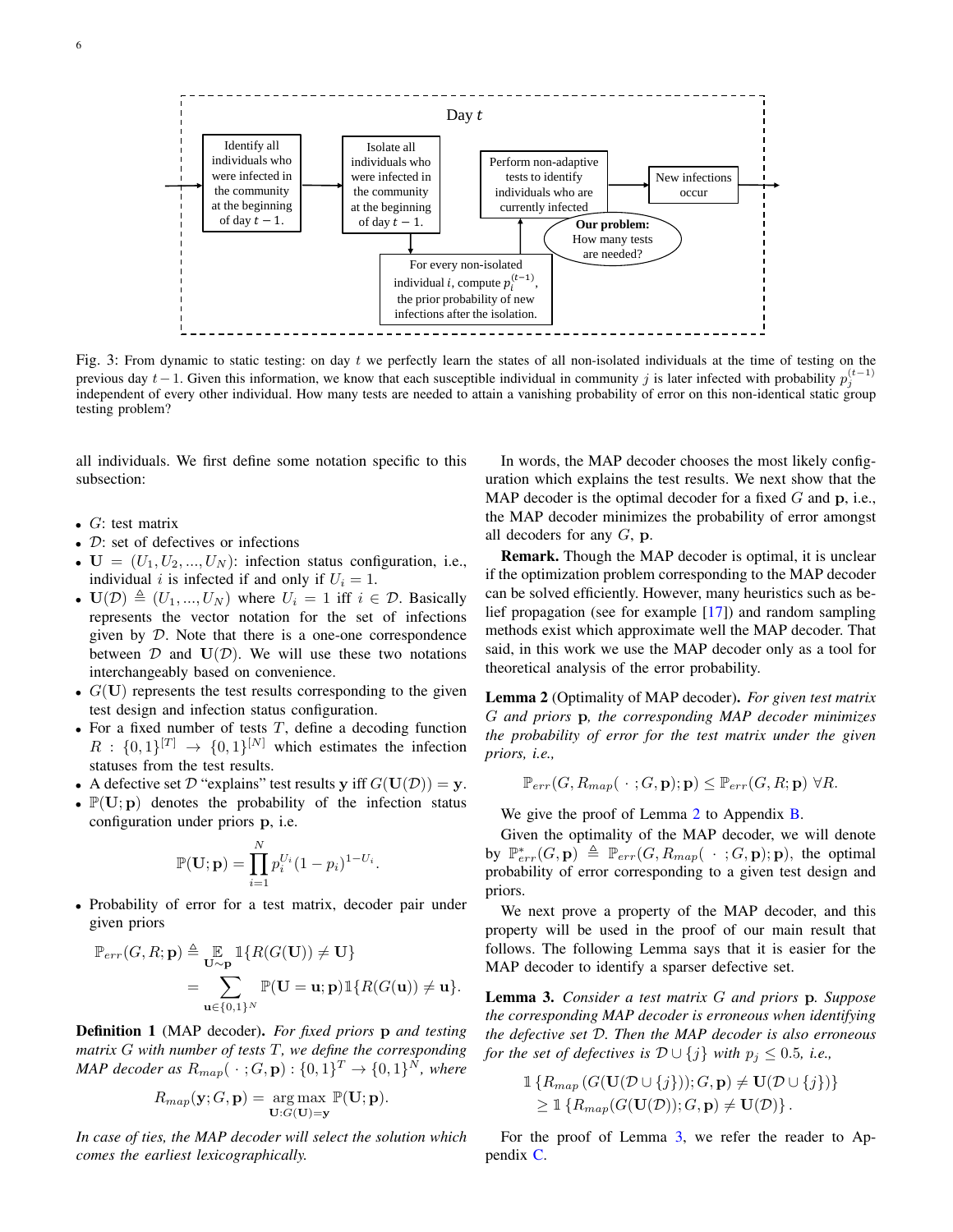We next prove the main new result for the static case. In words, the following theorem says that the group testing problem is only easier when the infections are sparser. As a result, this allows us to lower/upper bound the group testing problem with non-identical priors by a group testing problem with identical priors.

<span id="page-6-1"></span>Theorem 1. *Consider a testing matrix* G *used with two* different sets of priors  $\bf{p}$  and  $\bf{p}'$ . Further let  $p'_i = p_i$  for every  $i \in [N], i \neq j$  and  $p'_j \leq p_j \leq 0.5$ *. The two prior vectors are same everywhere except at index* j *where* p 0 *is smaller. Then*

$$
\mathbb{P}_{err}^*(G, \mathbf{p}') \le \mathbb{P}_{err}^*(G, \mathbf{p}).
$$

*Proof.* We prove this by showing that when the MAP decoder corresponding to  $(G, \mathbf{p})$  pair is used as a decoder with  $(G, \mathbf{p}')$ , the probability of error is always lower, i.e.,

$$
\mathbb{P}_{err}(G, R_{map}(\cdot \; ; G, \mathbf{p}); \mathbf{p}') \leq \mathbb{P}_{err}(G, R_{map}(\cdot \; ; G, \mathbf{p}); \mathbf{p}) = \mathbb{P}_{err}^*(G, \mathbf{p}).
$$

As a result the optimal decoder for  $(G, \mathbf{p}')$  pair has a probability of error not exceeding this quantity.

Now, we can express the probability of error for the MAP decoder of  $(G, \mathbf{p})$  pair. For simplicity of notation in the following derivations,  $\mathcal{E}(\mathcal{D}) \triangleq \mathbb{1} \{ R_{map}(G(\mathbf{U}(\mathcal{D})); G, \mathbf{p}) \neq \mathbf{U}(\mathcal{D}) \}$ denotes the indicator of the event that the MAP decoder is erroneous when the defective set is  $D$  (and under further assumptions that the priors are  $p$  and test matrix is  $G$ ).

$$
\mathbb{P}_{err}(G, R_{map}(\cdot ; G, \mathbf{p}); \mathbf{p})
$$
\n
$$
= \sum_{\mathcal{D} \in [N]} \mathbb{P}(\mathbf{U}(\mathcal{D})) \mathcal{E}(\mathcal{D})
$$
\n
$$
= \sum_{\mathcal{D} \in [N]} \prod_{i \in \mathcal{D}} p_i \prod_{l \in [N] \setminus \mathcal{D}} (1 - p_l) \mathcal{E}(\mathcal{D})
$$
\n
$$
\stackrel{(a)}{=} \sum_{\substack{\mathcal{D} \in [N] \\ j \in \mathcal{D}}} \prod_{i \in \mathcal{D}} p_i \prod_{l \in [N] \setminus \mathcal{D}} (1 - p_l) \mathcal{E}(\mathcal{D})
$$
\n
$$
+ \sum_{\substack{\mathcal{D} \in [N] \\ j \notin \mathcal{D}}} \prod_{i \in \mathcal{D}} p_i \prod_{l \in [N] \setminus \mathcal{D}} (1 - p_l) \mathcal{E}(\mathcal{D})
$$
\n
$$
\stackrel{(b)}{=} p_j \sum_{\substack{\mathcal{D} \in [N] \\ \mathcal{D} \in [N] \setminus \{j\}}} \prod_{i \in \mathcal{D}} p_i \prod_{l \in [N] \setminus \mathcal{D} \cup \{j\}}
$$
\n
$$
+ (1 - p_j) \sum_{\mathcal{D} \in [N] \setminus \{j\}} \prod_{i \in \mathcal{D}} p_i \prod_{l \in [N] \setminus \mathcal{D} \cup \{j\}}
$$
\n
$$
+ (1 - p_l) \mathcal{E}(\mathcal{D}), (1)
$$

where in  $(a)$  we split the summation into two cases – one where  $j \in \mathcal{D}$  and the other where  $j \notin \mathcal{D}$ ; in (b) we take j out of the summation.

Similarly, one could express the probability of error for the same decoder with the pair  $(G, \mathbf{p}')$  as

$$
\mathbb{P}_{err}(G, R_{map}(\cdot ; G, \mathbf{p}); \mathbf{p}') = p'_j \sum_{\mathcal{D} \in [N] \setminus \{j\}} \prod_{i \in \mathcal{D}} p_i \prod_{l \in [N] \setminus \mathcal{D} \cup \{j\}} (1 - p_l) \mathcal{E}(\mathcal{D} \cup \{j\}) + (1 - p'_j) \sum_{\mathcal{D} \in [N] \setminus \{j\}} \prod_{i \in \mathcal{D}} p_i \prod_{l \in [N] \setminus \mathcal{D} \cup \{j\}} (1 - p_l) \mathcal{E}(\mathcal{D}). \tag{2}
$$

The first error term  $\mathbb{P}_{err}(G, R_{map}(\cdot;\mathbf{G}, \mathbf{p}); \mathbf{p})$  is of

the form  $p_j a + (1 - p_j) b$ , and the second error term  $\mathbb{P}_{err}(G, R_{map}(\cdot; G, \mathbf{p}); \mathbf{p}')$  is of the form  $p'_j a + (1 - p'_j)b$ . From Lemma [3,](#page-5-1) we have  $\mathcal{E}(\mathcal{D} \cup \{j\}) \geq \mathcal{E}(\mathcal{D})$  and hence  $a \geq b$ . Since  $a \geq b$  and  $p'_j \leq p_j$ , one can verify that  $p_j a + (1 - p_j) b \ge p'_j a + (1 - p'_j) b$ , and thus

$$
\mathbb{P}_{err}(G, R_{map}(\ \cdot \ ; G, \mathbf{p}); \mathbf{p}) \geq \mathbb{P}_{err}(G, R_{map}(\ \cdot \ ; G, \mathbf{p}); \mathbf{p}'),
$$
  
concluding the proof.

Now one could repeatedly apply Theorem [1](#page-6-1) on the prior vector  $\bf{p}$  to conclude that any test matrix  $G$  should only do better on the reduced uniform prior vector  $\mathbf{p}_{\min}$  =  $(p_{\min}, p_{\min}, ..., p_{\min})$  where  $p_{\min} \triangleq \min_{i \in [N]} p_i$ . On the other hand, the test matrix  $G$  should only do worse on the prior vector  $\mathbf{p}_{\text{max}} = (p_{\text{max}}, p_{\text{max}}, ..., p_{\text{max}})$  where  $p_{\text{max}} \triangleq$  $\max_{i \in [N]} p_i$ . This is stated below without a formal proof.

<span id="page-6-2"></span>Corollary 1. *Consider a test matrix* G *and a prior vector* **p** *such that*  $p_i \leq 0.5$  *for all*  $i \in [T]$ *. Let*  $\mathbf{p}_{\min}$  =  $(p_{\min}, p_{\min}, ..., p_{\min})$  *where*  $p_{\min} \triangleq \min_{i \in [N]} p_i$  *and let*  $\mathbf{p}_{\text{max}} = (p_{\text{max}}, p_{\text{max}}, ..., p_{\text{max}})$  *where*  $p_{\text{max}} \triangleq \max_{i \in [N]} p_i$ . *Then*

$$
\mathbb{P}_{err}^*(G, \mathbf{p}_{\max}) \geq \mathbb{P}_{err}^*(G, \mathbf{p}) \geq \mathbb{P}_{err}^*(G, \mathbf{p}_{\min}).
$$

As a consequence of the above corollary, the number of tests required to attain a fixed (small) probability of error  $\epsilon$ with prior vector  $\mathbf{p}_{\min}$  is not more than the number of tests required to attain probability of error  $\epsilon$  with prior vector p. This observation allows us to use the lower bound on the number of tests when the priors are identical. This is made precise in the following theorem.

<span id="page-6-0"></span>Theorem 2. *Consider the non-adaptive group testing problem with* N *items where the probability of item* i *being infected is*  $p_i \leq 0.5$ *. Let*  $p_{\min} \triangleq \min_{i \in [N]} p_i$ *. In order to achieve a probability of error*  $\rightarrow$  0 *as*  $N \rightarrow \infty$ *, the number of tests must be* 

$$
T(\mathbf{p}) = \Omega(\min\{N, N p_{\min} \log N\}).
$$

*Proof.* From Corollary [1,](#page-6-2) suppose a test matrix G achieves a probability of error  $\epsilon$  on prior vector p, the same test matrix achieves a probability of error not more than  $\epsilon$  on the prior vector  $\mathbf{p}_{\min}$ , where  $\mathbf{p}_{\min} = (p_{\min}, p_{\min}, ..., p_{\min})$  and  $p_{\min} \triangleq$  $\min_{i \in [N]} p_i$ . Any strategy that achieves a probability of error  $\rightarrow$  0 as  $N \rightarrow \infty$  with the prior vector  $\mathbf{p}_{\min}$  requires a number of tests equal to  $\Omega(\min\{N, N p_{\min} \log N\})$ . Thus, we need at least as many tests with the prior vector p.  $\Box$ 

As discussed in Section [III-A,](#page-2-2) the entropy bound in Lemma [1](#page-3-0) is an alternate lower bound on the number of tests needed for this problem. We note that the entropy bound might be greater or smaller than the term  $N p_{\text{min}} \log N$  in  $\sum_{i=1}^{N} h_2(p_i) \geq Nh_2(p_{\min}) \geq Np_{\min} \log 1/p_{\min}$ . However the Theorem [2.](#page-6-0) In particular, if  $p_i \leq 1/2$   $\forall i$  it is easy to see that term  $1/p_{\text{min}}$  may be smaller or larger than N; thus our bound, that applies independently of the value of  $p_{\min}$  (as long as  $p_i \leq 0.5$ ) cannot be directly derived from the entropy bound, and could be either greater or lesser than the entropy bound. Having said that, the main advantage of the lower bound in Theorem [2](#page-6-0) is its particular form, which allows the proof of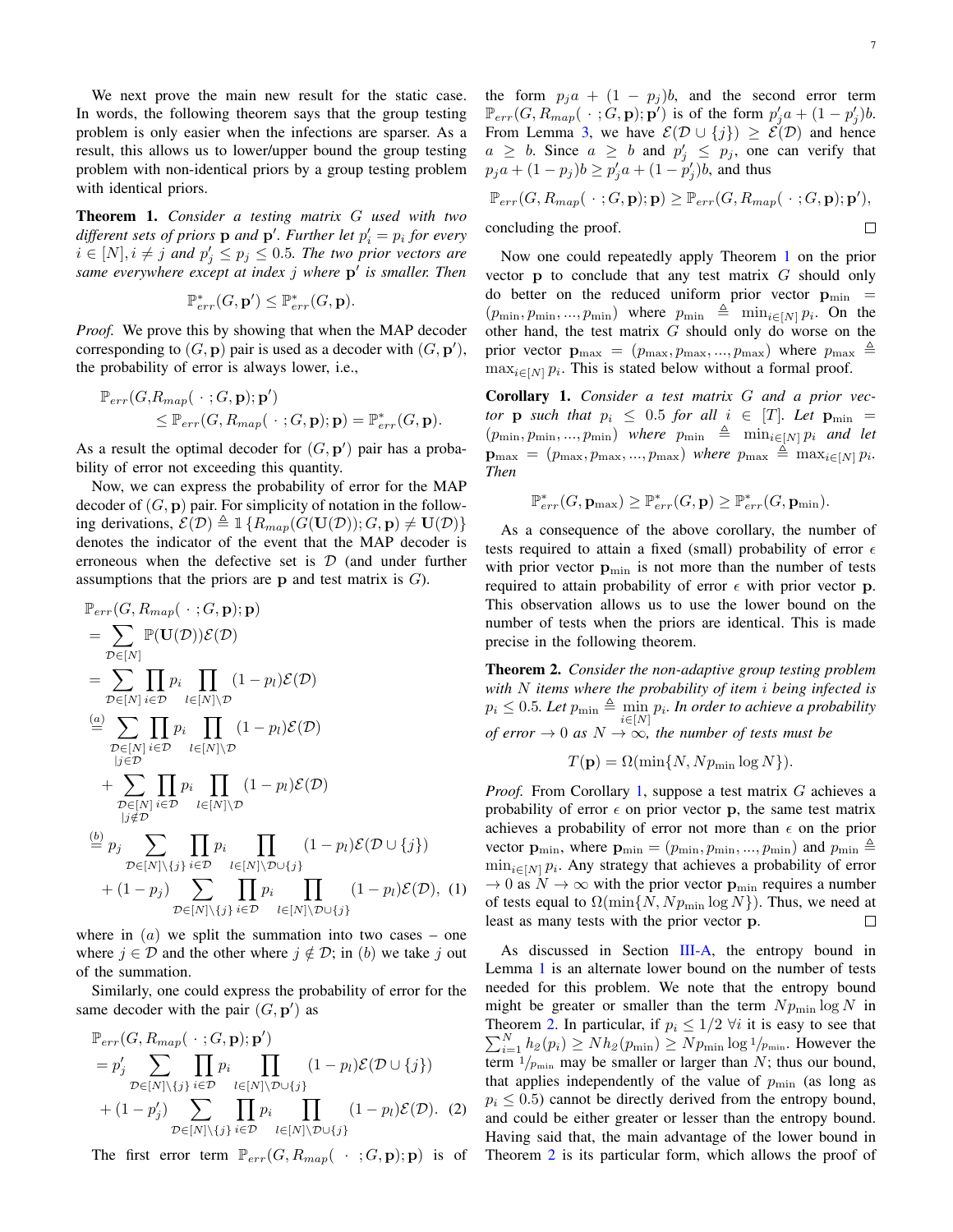order-optimality of several static group testing algorithms, as we will see in the next subsection.

Now, if the prior vector p is "bounded", in the sense that the maximum entry and minimum entry in p differ by a constant factor (constant with respect to  $N$ ), then the lower bound can be re-written in terms of the maximum entry in p or the mean of p. Basically we here just use the fact that constant factors do not affect the order. We next make this corollary precise.

**Definition 2** (Bounded priors). Let  $\eta \in [1,\infty)$  be a fixed *constant (constant with respect to* N*). A prior vector* p *of length* N *is called* η−*bounded if*

$$
\frac{\max_i p_i}{\min_i p_i} \le \eta.
$$

<span id="page-7-1"></span>Corollary 2 (Lower bound for bounded priors). *Consider the non-adaptive group testing problem with* N *items where the probability of item i being infected is*  $p_i \leq 0.5$ *. Let*  $p_{\text{max}} \triangleq$  $\max_{i \in [N]} p_i$  *and*  $p_{\text{mean}} \triangleq \frac{1}{N} \sum_{i=1}^{N} p_i$ . Suppose  $\mathbf{p} = (p_1, ..., p_N)$  *is* η*-bounded for some constant* η*. Any strategy that achieves a probability of error*  $\rightarrow$  0 *as*  $N \rightarrow \infty$  *requires* 

$$
T(\mathbf{p}) = \Omega(\min\{N, Np_{\text{mean}}\log N\})
$$
  
=  $\Omega(\min\{N, Np_{\text{max}}\log N\}).$ 

<span id="page-7-3"></span>*B. Performance of existing non-adaptive algorithms in the static non-identical priors*

Suppose p is  $\eta$ -bounded and each  $p_i \leq 0.5$ . The following non-adaptive algorithms can be proved to be order-optimal with respect to the lower bound in Corollary [2:](#page-7-1)

- The Coupon Collector Algorithm (CCA) from [\[13\]](#page-9-7) for prior vector p, as discussed in Section [III-A,](#page-2-2) achieves a probability of error less than  $2N^{-\delta}$  with a number of tests less than  $4e(1+\delta)Np_{\text{mean}}\log N$  (see Theorem 3 in [\[13\]](#page-9-7)). As a result, w.r.t to the lower bound in Corollary [2,](#page-7-1) either CCA is order-optimal (if  $N \geq N p_{\text{mean}} \log N$ ) or individual testing is order optimal (if  $N \leq N p_{\text{mean}} \log N$ ).
- As discussed in Section [III-A](#page-2-2) for the group testing problem with identical priors (say every item is infected with the same probability  $p'$ ), a variety of randomized and explicit algorithms have been proposed<sup>[3](#page-0-0)</sup> which achieve a vanishing probability of error with a number of tests  $O(Np' \log N)$ . From Corollary [1,](#page-6-2) any test matrix that achieves a vanishing probability of error with  $\mathbf{p}_{\text{max}}$  should also attain a vanishing probability of error with **p**, and as a result  $O(Np_{\text{max}} \log N)$ tests are sufficient for the prior vector p. Consequently w.r.t our lower bound in Corollary [2,](#page-7-1) any of these designs is order optimal (if  $N \geq N p_{\text{max}} \log N$ ) or individual testing is order optimal (if  $N \leq N p_{\text{max}} \log N$ ).

#### <span id="page-7-0"></span>*C. Dynamic testing - bridging the gap*

Given the discussion above, we next show conditions under which the prior probabilities of infections each day (these change everyday) are  $\eta$ -bounded and are each not more than 0.5. If these two conditions are satisfied everyday for our discrete-time SIR stochastic block model set-up in Fig. [3,](#page-5-0) then CCA and the other algorithms discussed in Section [IV-B](#page-7-3) are order-optimal for our dynamic testing problem formulation. (see [3\)](#page-5-0). We first define some notation, building upon the notation in Section [III-C.](#page-4-1)

- $p_{\text{max}}^{(t)} \triangleq \max_j p_j^{(t)}$ , the maximum probability of new infection on day t.
- $p_{\min}^{(t)} \triangleq \min_j p_j^{(t)}$ , the minimum probability of new infection on day t.

<span id="page-7-2"></span>Theorem 3. *Consider the testing-intervention problem in Fig. [3](#page-5-0) where the infections follow the discrete-time SIR stochastic block model*  $(N, C, q_1, q_2, p_{\text{init}})$ *.* 

- *(i) Suppose*  $p_{\text{init}} \leq 0.5$ ,  $q_1 \leq \frac{1-1/\sqrt{2}}{C}$  $\frac{1/\sqrt{2}}{C}$  and  $q_2 \leq \frac{1-1/\sqrt{2}}{N}$  $\frac{1/\sqrt{2}}{N},$ then  $p_j^{(t)} \leq 0.5$ .
- *(ii) Suppose*  $\frac{q_1}{q_2} \leq \eta$ *, then*  $\frac{p_{\max}^{(t)}}{p_{\min}^{(t)}} \leq \eta$  *and as a result the prior vector for each day is* η*-bounded.*

*Proof.* We prove (i) first. We first have  $p_j^{(0)} = p_{\text{init}} \le 0.5$ . For  $t > 1$ , we have

$$
p_j^{(t)} = 1 - (1 - q_1)^{I_j^{(t-1)}} (1 - q_2)^{\sum_{j' \neq j} I_{j'}^{(t-1)}}
$$
  
\n
$$
\leq (1 - (1 - q_1)^C (1 - q_2)^N
$$
  
\n
$$
\leq (1 - (1 - Cq_1)(1 - Nq_2)) \leq 0.5,
$$

where in  $(a)$  we used the fact that the total number of infections inside a community and overall cannot be greater than  $C$  and  $N$ , respectively; (b) follows because of the algebraic inequality  $(1+x)^y \ge 1+xy$  if  $x \ge -1$  and  $y \notin (0,1)$ ; in  $(c)$ we used our assumptions about  $q_1$  and  $q_2$ .

We next prove (ii). Since  $q_1 \ge q_2$  in our model, we have

$$
p_j^{(t)} = 1 - (1 - q_1)^{I_j^{(t-1)}} (1 - q_2)^{\sum_{j' \neq j} I_{j'}^{(t-1)}}
$$
  
= 
$$
1 - \left(\frac{1 - q_1}{1 - q_2}\right)^{I_j^{(t-1)}} (1 - q_2)^{\sum_{j'} I_{j'}^{(t-1)}}
$$
  

$$
\leq 1 - \left(\frac{1 - q_1}{1 - q_2}\right)^{\max_j I_j^{(t-1)}} (1 - q_2)^{\sum_{j'} I_{j'}^{(t-1)}}, \quad (3)
$$

where  $\max_j I_j^{(t)}$  is simply the maximum number of infections over all communities. Likewise,

<span id="page-7-5"></span><span id="page-7-4"></span>
$$
p_j^{(t)} = 1 - (1 - q_1)^{I_j^{(t-1)}} (1 - q_2)^{\sum_{j' \neq j} I_{j'}^{(t-1)}}
$$
  
\n
$$
\geq 1 - (1 - q_2)^{\sum_{j'} I_{j'}^{(t-1)}},
$$
\n(4)

where in (a) we used  $q_2 \leq q_1$ . Combining [\(3\)](#page-7-4) and [\(4\)](#page-7-5) we have

$$
\frac{p_{\max}^{(t)}}{p_{\min}^{(t)}} = \frac{1 - \left(\frac{1 - q_1}{1 - q_2}\right)^{\max_j I_j^{(t-1)}} (1 - q_2)^{\sum_{j'} I_{j'}^{(t-1)}}}{1 - (1 - q_2)^{\sum_{j'} I_{j'}^{(t-1)}}}
$$
\n
$$
\leq \frac{1 - \left(\frac{1 - q_1}{1 - q_2}\right)^{\max_j I_j^{(t-1)}} (1 - q_2)^{\max_j I_j^{(t-1)}}}{1 - (1 - q_2)^{\max_j I_j^{(t-1)}}}
$$

<sup>3</sup>Most of these were considered in the context of combinatorial priors. However, Theorem 1.7 and Theorem 1.8 from [\[10\]](#page-9-4) imply that any algorithm that attains a vanishing probability of error on the combinatorial priors, also attains a vanishing probability of error on the corresponding i.i.d probabilistic priors.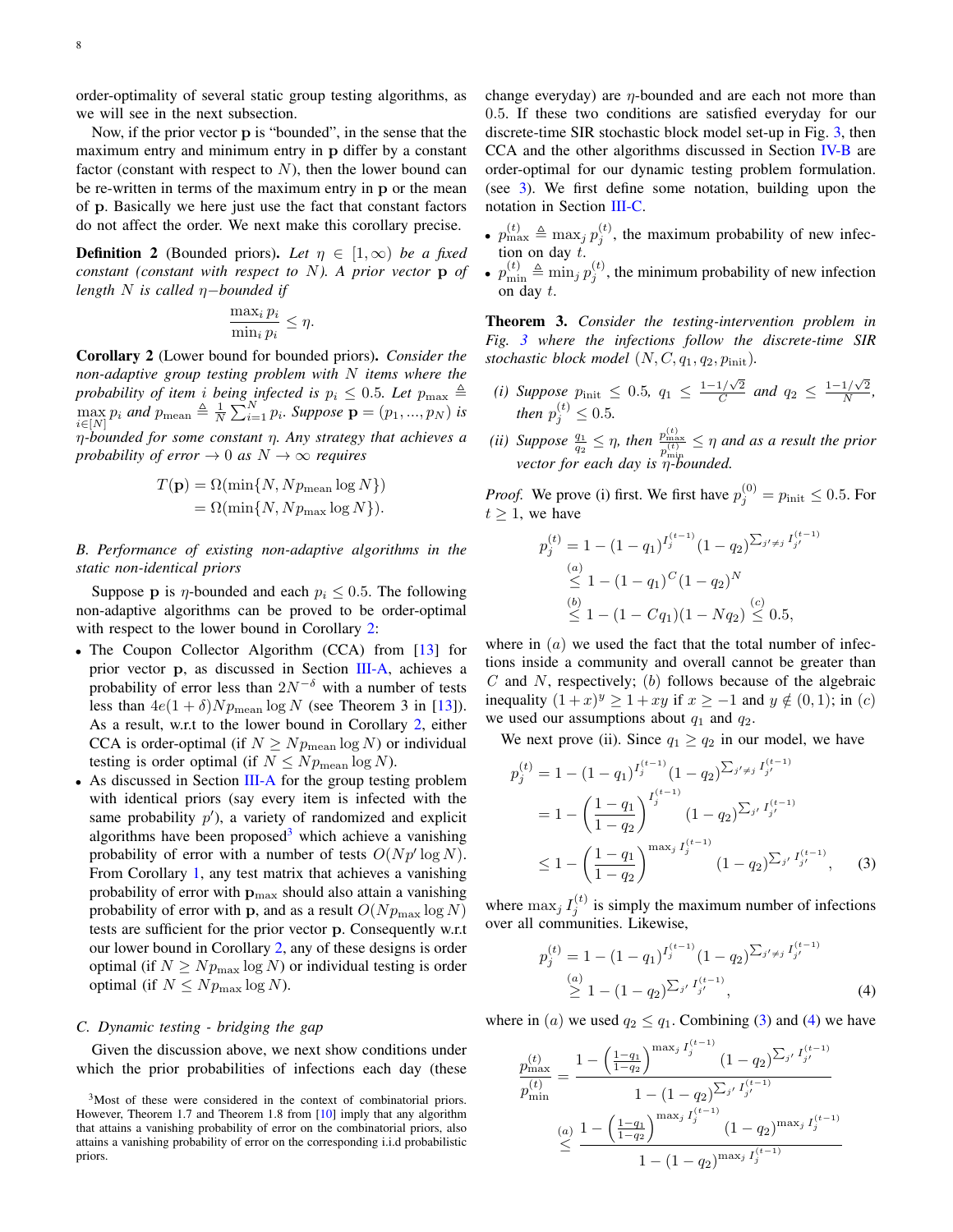$$
= \frac{1 - (1 - q_1)^{\max_j I_j^{(t-1)}}}{1 - (1 - q_2)^{\max_j I_j^{(t-1)}}} \stackrel{(b)}{\leq} \frac{q_1}{q_2} \leq \eta.
$$

where  $(a)$  follows from the following facts: the function  $f_1(x) = \frac{1-\kappa x}{1-x}$  is increasing for  $\kappa \in (0,1)$ , the function  $f_2(x) = (1 - q_2)^x$  is decreasing for  $q_2 \in (0, 1)$ , and the sum  $\sum_{j'} I_{j'}^{(t-1)}$  $j'$  is lower bounded by  $\max_j I_j^{(t-1)}$ ; and  $(b)$ follows from the fact that the function  $f_3(x) = \frac{1-(1-q_1)^x}{1-(1-q_2)^x}$  $\frac{1-(1-q_1)}{1-(1-q_2)^x}$  is decreasing in  $x \ge 1$  for  $q_1 \ge q_2$ , and therefore the maximum of the ratio is obtained for  $\max_j I_j^{(t-1)} = 1$ . All proofs of the above statements are provided in Appendix [D.](#page-11-1)

Finally, we make three remarks related to the results introduced in this section.

Remark 1. Both assumptions (i) and (ii) on the parameters in Theorem [3](#page-7-2) will hold true when the number of communities is a constant, i.e., the size of each community is  $C = \Theta(N)$  (as is the case when the population is well-mixed, or if we just consider a single community); assumption (i) does not require  $C = \Theta(N)$ . In our simulations, we observed empirically that assumption (ii) also holds when  $C \ll N$ ; we do not have a formal proof of Theorem [3](#page-7-2) for this case however.

Remark 2. Our results hold not just for the specific model introduced in Section [III](#page-2-0) (where in particular we assume symmetric intra and inter community transmissions) but for any underlying community structure where the two conditions (bounded prior vectors and the value of each prior not exceeding <sup>1</sup> ⁄2) are satisfied. For example, one could have a model where an infected individual can transmit the infection only to a subset of his fellow community members with probability  $q_1$ (he/she cannot transmit to the rest of the individuals in his/her community) and only to a subset of individuals outside his/her community with probability  $q_2$ . For this example model, the conditions in Theorem [3](#page-7-2) are sufficient to prove the two requirements on the prior vector.

Remark 3. Intervention is a crucial aspect for our results to hold true. Without intervention in our dynamic model, many of the prior probabilities would be greater than  $\frac{1}{2}$  and our requirements on the prior vector would not be satisfied.

#### V. NUMERICAL RESULTS

<span id="page-8-0"></span>In this section, we show illustrative numerical results on the necessary and sufficient number of tests required for the discrete-time SIR stochastic block model. We next describe the experimental set-up.

- We simulate multiple instances (or *trajectories*) of the pipeline in Fig. [2](#page-2-1) where the infections follow the discretetime SIR stochastic block model  $(N, C, p_{\text{init}}, q_1, q_2)$ , and for different testing strategies. We simulate 200 trajectories and in Fig. [4,](#page-8-1) plot the daily average of the quantities across these trajectories.
- For each of these testing strategies, we empirically find the number of tests required on each day to identify all the infections on the previous day. To do this, on each day for a given trajectory, we start with 1000 tests and decrease this number (at a certain granularity) until the testing strategy makes a mistake. The smallest number of tests for which the strategy worked is plotted.

<span id="page-8-1"></span>



Fig. 4: Experimental results. We plot the average number of tests required by each strategy to identify the infection statuses of all nonisolated individuals each day for 2 different sets of parameters.

• On the other hand, we also plot the *entropy lower bound* in Lemma [1;](#page-3-0) it is easy to estimate this for our model via Monte-Carlo approximations. This bound holds for any set of values for  $p_i^{(t-1)}$ , regardless of whether the conditions required for Theorem [3](#page-7-2) hold or not. The reason we use the entropy bound instead of our lower bound in Theorem [2](#page-6-0) is that the entropy bound was numerically observed to be larger. Indeed, the lower bound in Theorem [2](#page-6-0) contains some accompanying hidden constants which are small when used for our particular choice of N.

We compare the following testing strategies in our numerical simulations.

- Complete testing. We test every non-isolated individual remaining in the population each day.
- Coupon Collector Algorithm (CCA) from [\[13\]](#page-9-7). We showed the order-optimality of this algorithm for the dynamic testing problem at the beginning of Section [IV-C.](#page-7-0) In short, on each day, the CCA algorithm constructs a random non-adaptive test design which depends on  $p_j^{(t)}$ . The idea is to place objects which are less likely to be infected in more number of tests and vice-versa. We refer the reader to [\[13\]](#page-9-7) for the exact description of the algorithm.
- Random group testing for max probability (Rnd. Grp. max.) Here we construct a randomized design assuming that each individual has a prior probability of infection  $p_{\text{max}}^{(t)}$ . From Corollary [1,](#page-6-2) such a design must also work for the actual priors  $p_j^{(t)}$ . We construct a constant column-weight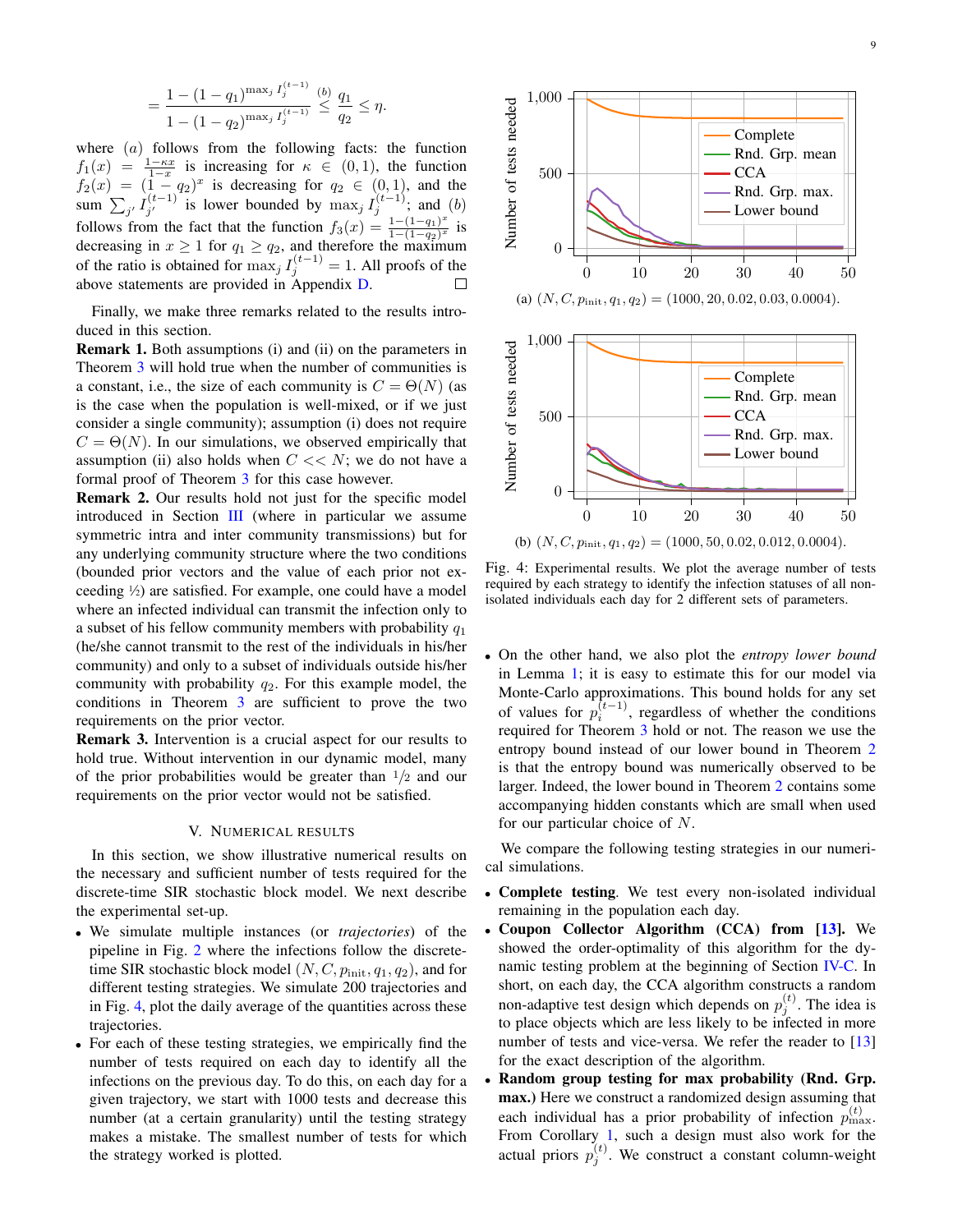design (see e.g. [\[32\]](#page-10-4)) where each individual is placed in  $L = \left\lfloor \frac{T}{Np_{\text{max}}^{(t)}} \log 2 \right\rfloor$  tests. Such a test design achieves a vanishing probability of error with  $O(Np_{\max}^{(t)}) \log N$ ) tests (see for example [\[32\]](#page-10-4) for a proof), and hence is orderoptimal under the conditions in Theorem [3.](#page-7-2)

• Random group testing for mean probability (Rnd. Grp. mean) Here we construct a randomized design assuming that each individual has a prior probability of infection  $p_{\text{mean}}^{(t)}$ , where  $p_{\text{mean}}^{(t)}$  is defined as the mean prior probability of infection across all individuals. Unlike Rnd. Grp. max., there is no guarantee on how many tests are needed by such a design to identify the infection statuses of all individuals. However, the numerical results in Fig. [4](#page-8-1) show that such a design requires fewer tests than CCA or Rnd. Grp. max. designs.

The numerical results in Fig. [4](#page-8-1) are illustrated for two different parameter values of the discrete-time SIR stochastic block model. In both cases, we see that Rnd. Grp. mean requires the least number of tests to identify the infection statuses of all non-isolated individuals. Moreover, the number of tests required by all three testing strategies considered is much less than the number required by complete testing. In fact the numerics in Fig. [4](#page-8-1) indicate that if we use a number of tests equal to  $\frac{1}{5}$  of number of tests required for complete individual testing, all these algorithms would achieve the same performance as complete individual testing, at least for the particular examples that we considered.

A natural follow-up question to ask is if there is a systematic way to choose the number of tests that need to be administered, given the upper bounds discussed in Section [IV-B.](#page-7-3) In Appendix [E,](#page-12-0) we discuss one such heuristic and show that it achieves close-to-complete-testing performance.

#### VI. CONCLUSIONS AND OPEN QUESTIONS

In this work we proposed the problem of dynamic group testing which asks the question of how to continually test given that infections spread during the testing period. Our numerical results answer the question we started with – in the dynamic testing problem formulation, given a day of testing delay, is it possible to achieve close to complete testing performance with significantly fewer number of tests? The answer is yes, and in this paper we not only showed numerical evidence supporting this fact, but also gave theoretical bounds on the optimal number of tests needed in order to achieve this.

Although we gave theoretical bounds on the optimal number of tests needed each day, many open questions remain. In particular, it would be interesting to study the same problem when tests are noisy, or when we can use other models of group tests such as the one in  $[35]$ , or simply when one cannot perfectly learn the states of all individuals on a testing day. In addition, it would also be of interest to study/use other test designs, for example like the ones in [\[27\]](#page-10-7)–[\[32\]](#page-10-4), [\[34\]](#page-10-6), [\[36\]](#page-10-10)– [\[39\]](#page-10-11). Finally, it remains open to see how these results translate to the continuous-time SIR stochastic network model of [\[12\]](#page-9-6).

# VII. ACKNOWLEDGEMENTS

This work was supported in part by NSF grants #2007714, #1705077 and UC-NL grant LFR-18-548554. We also thank Katerina Argyraki for her ongoing support and the valuable discussions we have had about this project.

#### **REFERENCES**

- <span id="page-9-0"></span>[1] C. Gollier and O. Gossner, "Group testing against covid-19," April 2020, see [https://www.tse-fr.eu/articles/group-testing-against-covid-19.](https://www.tse-fr.eu/articles/group-testing-against-covid-19)
- [2] M. Broadfoot, "Coronavirus test shortages trigger a new strategy: Group screening," May 2020, see [https://www.scientificamerican.com/article/](https://www.scientificamerican.com/article/coronavirus-test-shortages-trigger-a-new-strategy-group-screening2/) [coronavirus-test-shortages-trigger-a-new-strategy-group-screening2/.](https://www.scientificamerican.com/article/coronavirus-test-shortages-trigger-a-new-strategy-group-screening2/)
- [3] J. Ellenberg, "Five people. one test. this is how you get there." *NYtimes*, May 2020.
- [4] C. Verdun *et al.*, "Group testing for sars-cov-2 allows up to 10-fold efficiency increase across realistic scenarios and testing strategies," *medRxiv*, 2020.
- [5] S. Ghosh *et al.*, "Tapestry: A single-round smart pooling technique for covid-19 testing," *medRxiv*, 2020.
- <span id="page-9-1"></span>[6] L. M. Kucirka, S. A. Lauer, O. Laeyendecker, D. Boon, and J. Lessler, Variation in false-negative rate of reverse transcriptase polymerase chain reaction–based sars-cov-2 tests by time since exposure," *Annals of Internal Medicine*, vol. 173, pp. 262–267, Aug. 2020.
- <span id="page-9-2"></span>[7] J. Taipale, I. Kontoyiannis, and S. Linnarsson, "Population-scale testing can suppress the spread of infectious disease," 2021.
- <span id="page-9-10"></span>[8] J. Taipale, P. Romer, and S. Linnarsson, "Population-scale testing can suppress the spread of covid-19," *MedRxiv*, 2020.
- <span id="page-9-3"></span>[9] T. Bergstrom, C. T. Bergstrom, and H. Li, "Frequency and accuracy of proactive testing for covid-19," *medRxiv*, 2020.
- <span id="page-9-4"></span>[10] M. Aldridge, O. Johnson, and J. Scarlett, "Group testing: an information theory perspective," *CoRR*, vol. abs/1902.06002, 2019.
- <span id="page-9-5"></span>[11] S. R. Srinivasavaradhan, P. Nikolopoulos, C. Fragouli, and S. Diggavi, "An entropy reduction approach to continual testing," *Accepted to appear at IEEE ISIT*, 2021.
- <span id="page-9-6"></span>[12] I. Kiss, J. Miller, and P. Simon, *Mathematics of Epidemics on Networks*, 01 2017, vol. 46.
- <span id="page-9-7"></span>[13] T. Li, C. L. Chan, W. Huang, T. Kaced, and S. Jaggi, "Group testing with prior statistics," in *2014 IEEE International Symposium on Information Theory*, 2014, pp. 2346–2350.
- <span id="page-9-8"></span>[14] D. Kempe, J. Kleinberg, and É. Tardos, "Maximizing the spread of influence through a social network," in *Proceedings of the ninth ACM SIGKDD international conference on Knowledge discovery and data mining*, 2003, pp. 137–146.
- <span id="page-9-9"></span>[15] R. Goenka, S.-J. Cao, C.-W. Wong, A. Rajwade, and D. Baron, "Contact tracing enhances the efficiency of covid-19 group testing," *arXiv preprint arXiv:2011.14186*, 2020.
- <span id="page-9-11"></span>[16] T. G. Molnár, A. W. Singletary, G. Orosz, and A. D. Ames, "Safetycritical control of compartmental epidemiological models with measurement delays," *IEEE Control Systems Letters*, vol. 5, no. 5, pp. 1537– 1542, 2020.
- <span id="page-9-12"></span>[17] P. Nikolopoulos, S. Rajan Srinivasavaradhan, T. Guo, C. Fragouli, and S. Diggavi, "Group testing for connected communities," in *Proceedings of The 24th International Conference on Artificial Intelligence and Statistics*, vol. 130. PMLR, 2021, pp. 2341–2349. See also arXiv preprint arXiv:2007.08 111.
- <span id="page-9-13"></span>[18] P. Nikolopoulos, S. R. Srinivasavaradhan, T. Guo, C. Fragouli, and S. Diggavi, "Group testing for overlapping communities," *arXiv preprint arXiv:2012.02804, IEEE ICC*, 2021.
- <span id="page-9-14"></span>[19] J. Zhu, K. Rivera, and D. Baron, "Noisy pooled pcr for virus testing," *arXiv preprint arXiv:2004.02689*, 2020.
- <span id="page-9-15"></span>[20] S. Ahn, W.-N. Chen, and A. Ozgur, "Adaptive group testing on networks with community structure," *arXiv preprint arXiv:2101.02405*.
- [21] B. Arasli and S. Ulukus, "Group testing with a graph infection spread model," *arXiv preprint arXiv:2101.05792*, 2021.
- <span id="page-9-16"></span>[22] P. Bertolotti and A. Jadbabaie, "Network group testing," *arXiv preprint arXiv:2012.02847*, 2020.
- <span id="page-9-17"></span>[23] M. Cheraghchi, A. Karbasi, S. Mohajer, and V. Saligrama, "Graphconstrained group testing," *IEEE Transactions on Information Theory*, vol. 58, no. 1, pp. 248–262, 2012.
- <span id="page-9-18"></span>[24] A. Karbasi and M. Zadimoghaddam, "Sequential group testing with graph constraints," in *2012 IEEE information theory workshop*. Ieee, 2012, pp. 292–296.
- <span id="page-9-19"></span>[25] W. H. Bay, E. Price, and J. Scarlett, "Optimal non-adaptive probabilistic group testing requires  $\theta(\min\{k \log n, n\})$  tests," 2020.
- <span id="page-9-20"></span>[26] A. Coja-Oghlan, O. Gebhard, M. Hahn-Klimroth, and P. Loick, "Optimal group testing," ser. Proceedings of Machine Learning Research, J. Abernethy and S. Agarwal, Eds., vol. 125, Jul. 2020, pp. 1374–1388.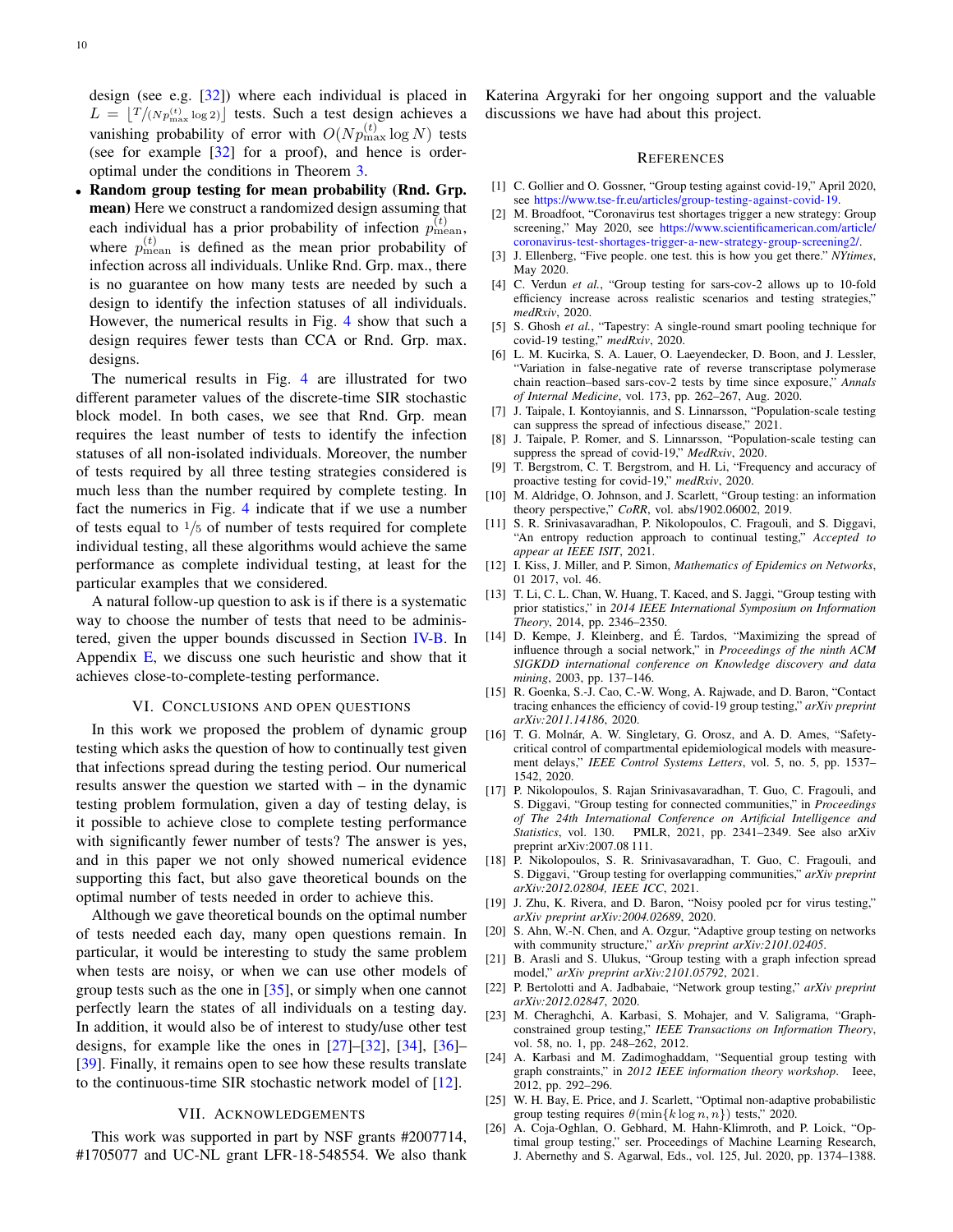- <span id="page-10-7"></span>[27] E. Price and J. Scarlett, "A fast binary splitting approach to non-adaptive group testing," *arXiv preprint arXiv:2006.10268*, 2020.
- <span id="page-10-1"></span>[28] M. Aldridge, L. Baldassini, and O. Johnson, "Group testing algorithms: Bounds and simulations," *IEEE Transactions on Information Theory*, vol. 60, no. 6, pp. 3671–3687, 2014.
- [29] G. K. Atia and V. Saligrama, "Boolean compressed sensing and noisy group testing," *IEEE Transactions on Information Theory*, vol. 58, no. 3, pp. 1880–1901, 2012.
- <span id="page-10-2"></span>[30] J. Scarlett and V. Cevher, "Phase transitions in group testing," in *Proceedings of the Twenty-Seventh Annual ACM-SIAM Symposium on Discrete Algorithms, SODA 2016, Arlington, VA, USA, January 10-12, 2016*. SIAM, 2016, pp. 40–53.
- <span id="page-10-3"></span>[31] A. Coja-Oghlan, O. Gebhard, M. Hahn-Klimroth, and P. Loick, "Information-theoretic and algorithmic thresholds for group testing," *IEEE Trans. Inf. Theory*, 2020.
- <span id="page-10-4"></span>[32] O. Johnson, M. Aldridge, and J. Scarlett, "Performance of group testing algorithms with near-constant tests per item," *IEEE Trans. Inf. Theory*, vol. 65, no. 2, pp. 707–723, 2019.
- <span id="page-10-5"></span>[33] M. Aldridge, "Individual testing is optimal for nonadaptive group testing in the linear regime," *IEEE Trans. Inf. Theory*, vol. 65, no. 4, 2019.
- <span id="page-10-6"></span>[34] C. L. Chan, S. Jaggi, V. Saligrama, and S. Agnihotri, "Non-adaptive group testing: Explicit bounds and novel algorithms," *IEEE Trans. Inf. Theory*, vol. 60, no. 5, p. 3019–3035, 2014.
- <span id="page-10-9"></span>[35] R. Gabrys, S. Pattabiraman, V. Rana, J. Ribeiro, M. Cheraghchi, V. Guruswami, and O. Milenkovic, "Ac-dc: Amplification curve diagnostics for covid-19 group testing," 2020.
- <span id="page-10-10"></span>[36] S. Bondorf, B. Chen, J. Scarlett, H. Yu, and Y. Zhao, "Sublinear-time non-adaptive group testing with o (klogn) tests via bit-mixing coding," *IEEE Transactions on Information Theory*, 2020.
- [37] S. Cai, M. Jahangoshahi, M. Bakshi, and S. Jaggi, "Efficient algorithms for noisy group testing," *IEEE Trans. Inf. Theory*, vol. 63, no. 4, p. 2113–2136, 2017.
- [38] H. A. Inan, P. Kairouz, M. Wootters, and A. Özgür, "On the optimality of the kautz-singleton construction in probabilistic group testing," *CoRR*, vol. abs/1808.01457, 2018. [Online]. Available: <http://arxiv.org/abs/1808.01457>
- <span id="page-10-11"></span>[39] K. Lee, R. Pedarsani, and K. Ramchandran, "Saffron: A fast, efficient, and robust framework for group testing based on sparse-graph codes,' in *2016 IEEE International Symposium on Information Theory (ISIT)*, 2016, pp. 2873–2877.

#### <span id="page-10-0"></span>APPENDIX A

# COMPARISON OF DISCRETE AND CONTINUOUS-TIME SIR MODELS

The well-studied continuous-time SIR stochastic network model from [\[12\]](#page-9-6) has been the main motivation for our discretetime SIR stochastic block model. In fact, the discrete-time SIR stochastic block model described in Section [III-B](#page-3-1) can be considered as a discretized version of the continuous-time SIR stochastic network model over the weighted graph, where 2 individuals belonging to the same community are connected by an edge with weight  $q_1$  and 2 individuals belonging to different communities are connected by an edge with weight  $q_2$ , and recoveries occur at the rate  $r/day$  – i.e., an infected individual transmits the disease to a susceptible individual in the same community at the rate  $q_1$ /day and to a susceptible individual in a different community at the rate  $q_2$ /day. In Fig. [5,](#page-10-12) we compare the continuous-time model above and the discrete-time model for a few example values of  $q_1$ ,  $q_2$  and r for illustration.

We make a few observations:

• The progression of the disease in the discrete-time and continuous-time models, though not identical, follow a similar pattern, justifying the use of the discrete-time model.

• In both the models,  $1/q_1$  is the expected time for an infected individual to transmit the disease to a susceptible individual in the same community,  $1/q_2$  is the expected time for an infected individual to transmit the disease to a susceptible individual

<span id="page-10-12"></span>

Fig. 5: Continuous vs discrete-time model. Continuous model in dashed and discrete model in solid curves. Recovery probability  $r =$ 0.1 in all cases.

in a different community and  $1/r$  is the expected time for an infected individual to recover.

• In the continuous-time model, an individual can get infected and recovered in the same day, whereas this is not possible in our discrete-time model (infected individuals can recover starting from the day after they are infected).

# <span id="page-10-8"></span>APPENDIX B

# PROOF OF LEMMA [2](#page-5-2)

The optimality of the MAP decoder is a standard result in statistics and signal processing. We however give the proof in the context of our problem, for completeness.

Lemma 2 (Optimality of MAP decoder). *For given test matrix* G *and priors* p*, the corresponding MAP decoder minimizes the probability of error for the test matrix under the given priors, i.e.,*

$$
\mathbb{P}_{err}(G, R_{map}(\cdot \ ; G, \mathbf{p}); \mathbf{p}) \leq \mathbb{P}_{err}(G, R; \mathbf{p}) \ \forall R.
$$

*Proof.* As stated at the beginning of Section [IV,](#page-4-0) the Probability of error for a test matrix, decoder pair under given the priors is

$$
\begin{aligned} \mathbb{P}_{err}(G, R; \mathbf{p}) &\triangleq \mathop{\mathbb{E}}_{\mathbf{U} \sim \mathbf{p}} \mathbbm{1}\{R(G(\mathbf{U})) \neq \mathbf{U}\} \\ &= \mathop{\mathbb{E}}_{\mathbf{Y}} \mathop{\mathbb{E}}_{\mathbf{U}|\mathbf{Y}} \mathbbm{1}\{R(G(\mathbf{U})) \neq \mathbf{U}\}, \end{aligned}
$$

where  $Y$  is the set of test results. For the MAP decoder, the term inside  $\mathbb{E}_{\mathbf{Y}}$  is

$$
\mathbb{E} \mathbb{1}\{R_{map}(\mathbf{Y}; G, \mathbf{p})) \neq \mathbf{U}\}\n= \mathbb{E} \mathbb{1}\{\arg \max_{\mathbf{U}:G(\mathbf{U})=\mathbf{Y}} \mathbb{P}(\mathbf{U}; \mathbf{p}) \neq \mathbf{U}\}\n= \sum_{\mathcal{D} \in [N]} \mathbb{P}(\mathbf{U}(\mathcal{D}) | \mathbf{Y}; \mathbf{p})\n- \mathbb{1}\{\arg \max_{\mathbf{U}(\mathcal{D}):G(\mathbf{U}(\mathcal{D}))=\mathbf{Y}} \mathbb{P}(\mathbf{U}(\mathcal{D}); \mathbf{p}) \neq \mathbf{U}(\mathcal{D})\}\n= 1 - \mathbb{P}\left(\arg \max_{\mathbf{U}:G(\mathbf{U})=\mathbf{Y}} \mathbb{P}(\mathbf{U} | \mathbf{Y}; \mathbf{p})\right)
$$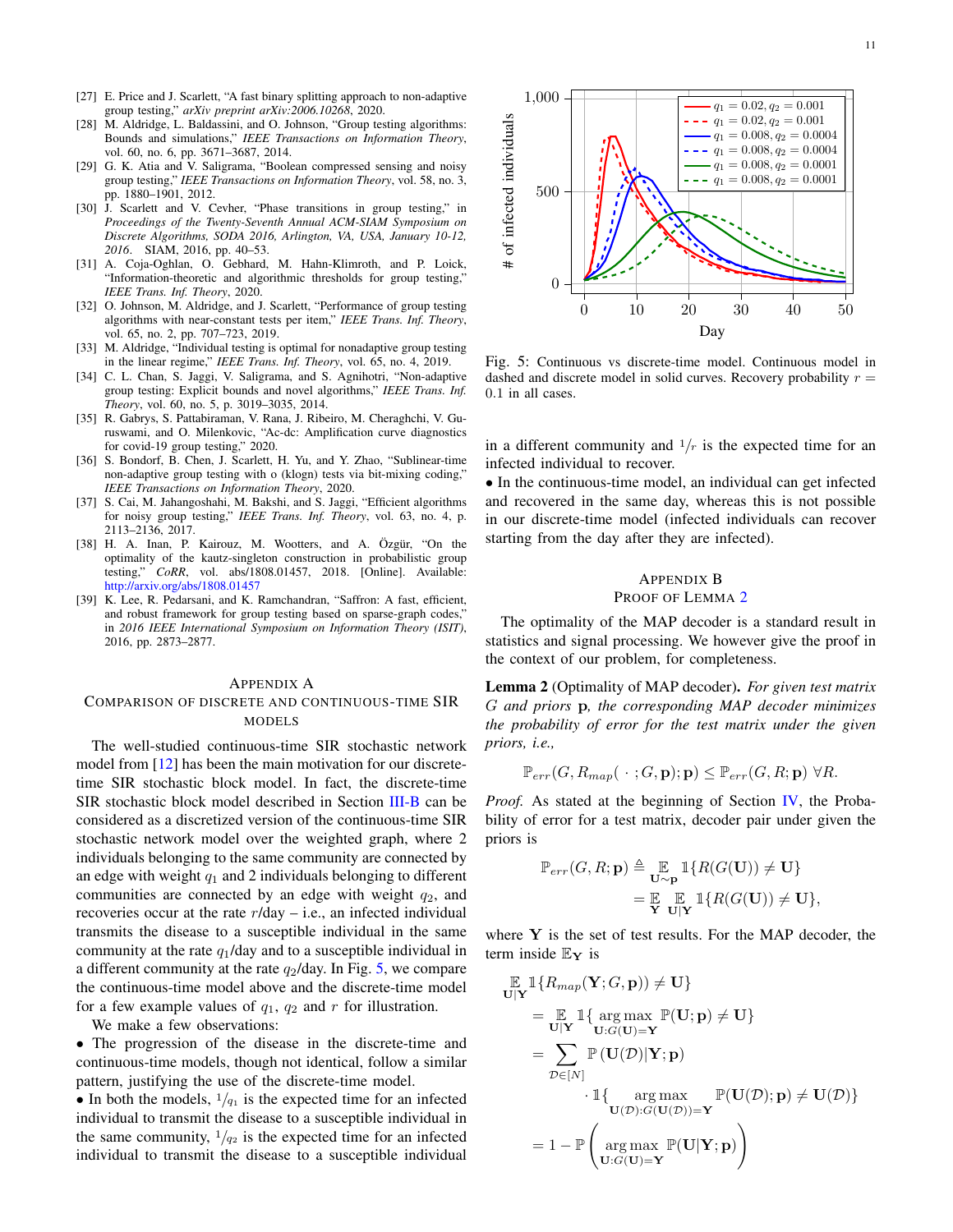$$
= 1 - \max_{\mathbf{U}: G(\mathbf{U}) = \mathbf{Y}} \frac{\mathbb{P}(\mathbf{U}; \mathbf{p})}{\mathbb{P}(\mathbf{Y})}.
$$
 (5)

Similarly, for any decoder  $R$ , we have

$$
\mathbb{E} \mathbb{1}\{R(\mathbf{Y}) \neq \mathbf{U}\}\n= \sum_{\mathcal{D} \in [N]} \mathbb{P}(\mathbf{U}(\mathcal{D})|\mathbf{Y}; \mathbf{p}) \cdot \mathbb{1}\{R(\mathbf{Y}) \neq \mathbf{U}\}\n= 1 - \mathbb{P}(R(\mathbf{Y})|\mathbf{Y}; \mathbf{p}) \ge 1 - \max_{\mathbf{U}: G(\mathbf{U}) = \mathbf{Y}} \frac{\mathbb{P}(\mathbf{U}; \mathbf{p})}{\mathbb{P}(\mathbf{Y})}. \tag{6}
$$

Comparing [\(5\)](#page-11-2) and [\(6\)](#page-11-3) concludes the proof.

# <span id="page-11-0"></span>APPENDIX C PROOF OF LEMMA [3](#page-5-1)

Lemma 3. *Consider a test matrix* G *and priors* p*. Suppose the corresponding MAP decoder is erroneous when identifying the defective set* D*. Then the MAP decoder is also erroneous for the set of defectives is*  $D \cup \{j\}$  *with*  $p_j \leq 0.5$ *, i.e.,* 

$$
\mathbb{1}\left\{R_{map}(G(\mathbf{U}(\mathcal{D}\cup\{j\}));G,\mathbf{p})\neq \mathbf{U}(\mathcal{D}\cup\{j\})\right\}\geq \mathbb{1}\left\{R_{map}(G(\mathbf{U}(\mathcal{D}));G,\mathbf{p})\neq \mathbf{U}(\mathcal{D})\right\}.
$$

*Proof.* We first state the trivial case where  $1\{R_{map}(G(\mathbf{U}(\mathcal{D})); G, \mathbf{p}) \neq \mathbf{U}(\mathcal{D})\} = 0$ . Under that assumption, the inequality of Lemma [3](#page-5-1) always holds.

We then consider the case where  $1\{R_{map}(G(\mathbf{U}(\mathcal{D})); G, \mathbf{p}) \neq \mathbf{U}(\mathcal{D})\} = 1$ , i.e., the MAP decoder makes an error when the defective set is D. In that case, one of the two situations is possible:

- (1) there exists some set  $\mathcal{D}' \neq \mathcal{D}$ , such that  $G(\mathbf{U}(\mathcal{D}')) =$  $G(\mathbf{U}(\mathcal{D}))$  and  $\mathbb{P}(\mathbf{U}(\mathcal{D}'); \mathbf{p}) > \mathbb{P}(\mathbf{U}(\mathcal{D}); \mathbf{p})$  or
- (2) there exists some set  $\mathcal{D}' \neq \mathcal{D}$ , such that  $G(\mathbf{U}(\mathcal{D}')) =$  $G(\mathbf{U}(\mathcal{D}))$  and  $\mathbb{P}(\mathbf{U}(\mathcal{D}');\mathbf{p}) = \mathbb{P}(\mathbf{U}(\mathcal{D});\mathbf{p})$  and  $\mathcal{D}'$  is lexicographically earlier than D.

Hence MAP identifies incorrectly  $\mathcal{D}'$  as the defective set given that  $D$  was the true defective set. We prove assuming that the first situation occurred; the proof follows identical arguments for the second situation.

Now, we consider two different cases for individual  $j$  that is added to  $D \cup \{j\}$ :

(i) If  $j \notin \mathcal{D}'$ , then from our assumption in (1), notice that the defective set  $\mathcal{D}' \cup \{j\}$  explains the test results of  $\mathcal{D} \cup \{j\}$  –  $\mathcal{D}'$  gives the same test results as  $\mathcal D$  and the extra individual  $j$  added to both the sets will still give the same results. We next claim that  $\mathbb{P}(\mathbf{U}(\mathcal{D}' \cup \{j\}); \mathbf{p}) > \mathbb{P}(\mathbf{U}(\mathcal{D} \cup \{j\}); \mathbf{p}),$  and consequently the MAP decoder will fail to correctly identify the defective set  $\mathcal{D}' \cup \{j\}$ . Now to prove our claim, we start with our assumption  $(1)$ , i.e.,

$$
\mathbb{P}(\mathbf{U}(\mathcal{D}');\mathbf{p}) > \mathbb{P}(\mathbf{U}(\mathcal{D});\mathbf{p})
$$
\n
$$
\implies \prod_{i\in\mathcal{D}'} p_i \prod_{l\in[N]\setminus\mathcal{D}'} (1-p_l) > \prod_{i\in\mathcal{D}} p_i \prod_{l\in[N]\setminus\mathcal{D}'} (1-p_l)
$$
\n
$$
\stackrel{(a)}{\implies} (1-p_j) \prod_{i\in\mathcal{D}'} p_i \prod_{l\in[N]\setminus\mathcal{D}'\cup\{j\}} (1-p_l)
$$
\n
$$
> (1-p_j) \prod_{i\in\mathcal{D}} p_i \prod_{l\in[N]\setminus\mathcal{D}\cup\{j\}} (1-p_l)
$$

<span id="page-11-2"></span>
$$
\stackrel{(b)}{\implies} p_j \prod_{i \in \mathcal{D}'} p_i \prod_{l \in [N] \setminus \mathcal{D}' \cup \{j\}} (1 - p_l)
$$
\n
$$
> p_j \prod_{i \in \mathcal{D}} p_i \prod_{l \in [N] \setminus \mathcal{D} \cup \{j\}} (1 - p_l)
$$
\n
$$
\stackrel{(c)}{\implies} \prod_{i \in \mathcal{D}' \cup \{j\}} p_i \prod_{l \in [N] \setminus \mathcal{D}' \cup \{j\}} (1 - p_l)
$$
\n
$$
> \prod_{i \in \mathcal{D} \cup \{j\}} p_i \prod_{l \in [N] \setminus \mathcal{D} \cup \{j\}} (1 - p_l)
$$
\n
$$
\implies \mathbb{P}(\mathbf{U}(\mathcal{D}' \cup \{j\}); \mathbf{p}) > \mathbb{P}(\mathbf{U}(\mathcal{D} \cup \{j\}); \mathbf{p}),
$$

 $\lambda$ 

<span id="page-11-3"></span> $\Box$ 

where in  $(a)$  we take out the term corresponding to j, also we use the fact that  $j \notin \mathcal{D}$  and  $j \notin \mathcal{D}'$ ; (b) follows from multiplying both sides with  $p_j/1 - p_j$ ; in (c) we push the  $p_j$ term into the first product term.

(ii) If  $j \in \mathcal{D}'$ , we again first note that the defective set  $\mathcal{D}' \cup$  ${j} = D'$  explains the test results of  $D \cup {j}$ . We next claim that  $\mathbb{P}(\mathbf{U}(\mathcal{D}');\mathbf{p}) > \mathbb{P}(\mathbf{U}(\mathcal{D} \cup \{j\});\mathbf{p}),$  and consequently the MAP decoder will fail to correctly identify the defective set  $\mathcal{D}' \cup \{j\}$ . Now to prove our claim, we start with our assumption (1), i.e.,

$$
\mathbb{P}(\mathbf{U}(\mathcal{D}');\mathbf{p}) > \mathbb{P}(\mathbf{U}(\mathcal{D});\mathbf{p})
$$
\n
$$
\implies \prod_{i\in\mathcal{D}'} p_i \prod_{l\in[N]\setminus\mathcal{D}'} (1-p_l) > \prod_{i\in\mathcal{D}} p_i \prod_{l\in[N]\setminus\mathcal{D}'} (1-p_l)
$$
\n
$$
\stackrel{(a)}{\implies} p_j \prod_{i\in\mathcal{D}'\setminus\{j\}} p_i \prod_{l\in[N]\setminus\mathcal{D}'} (1-p_l)
$$
\n
$$
> (1-p_j) \prod_{i\in\mathcal{D}} p_i \prod_{l\in[N]\setminus\mathcal{D}\cup\{j\}}
$$
\n
$$
\stackrel{(b)}{\implies} p_j \prod_{i\in\mathcal{D}'\setminus\{j\}} p_i \prod_{l\in[N]\setminus\mathcal{D}'} (1-p_l)
$$
\n
$$
> p_j \prod_{i\in\mathcal{D}} p_i \prod_{l\in[N]\setminus\mathcal{D}\cup\{j\}}
$$
\n
$$
\stackrel{(c)}{\implies} \prod_{i\in\mathcal{D}'} p_i \prod_{l\in[N]\setminus\mathcal{D}'} (1-p_l)
$$
\n
$$
> \prod_{i\in\mathcal{D}\cup\{j\}} p_i \prod_{l\in[N]\setminus\mathcal{D}\cup\{j\}}
$$
\n
$$
\implies \mathbb{P}(\mathbf{U}(\mathcal{D}');\mathbf{p}) > \mathbb{P}(\mathbf{U}(\mathcal{D}\cup\{j\});\mathbf{p}),
$$

where in  $(a)$  we take out the term corresponding to j, also note that  $j \notin \mathcal{D}$  but  $j \in \mathcal{D}'$ ; (b) follows from the fact that  $1-p_j \ge p_j$  when  $p_j \le 0.5$ , so we can replace the  $(1-p_j)$  term on the right-hand side by  $p_j$  without affecting the inequality; in  $(c)$  we push the  $p_j$  term into the first product term.  $\Box$ 

# <span id="page-11-1"></span>APPENDIX D AUXILIARY RESULTS FOR THEOREM [3](#page-7-2)

In this section we prove some auxiliary statements about functions  $f_1(x)$ ,  $f_2(x)$  and  $f_3(x)$  that are used at the end of the proof of Theorem [3:](#page-7-2)

- $f_1(x) = \frac{1 \kappa x}{1 x}$  is increasing for  $\kappa \in (0, 1)$ , because  $f'_1(x) =$  $-\frac{\kappa-1}{(x-1)^2} > 0.$
- $f_2(x) = (1 q_2)^x$  is decreasing for  $q_2 \in (0, 1)$ , because  $f'_2(x) = \ln(1-q_2)(1-q_2)^x < 0.$